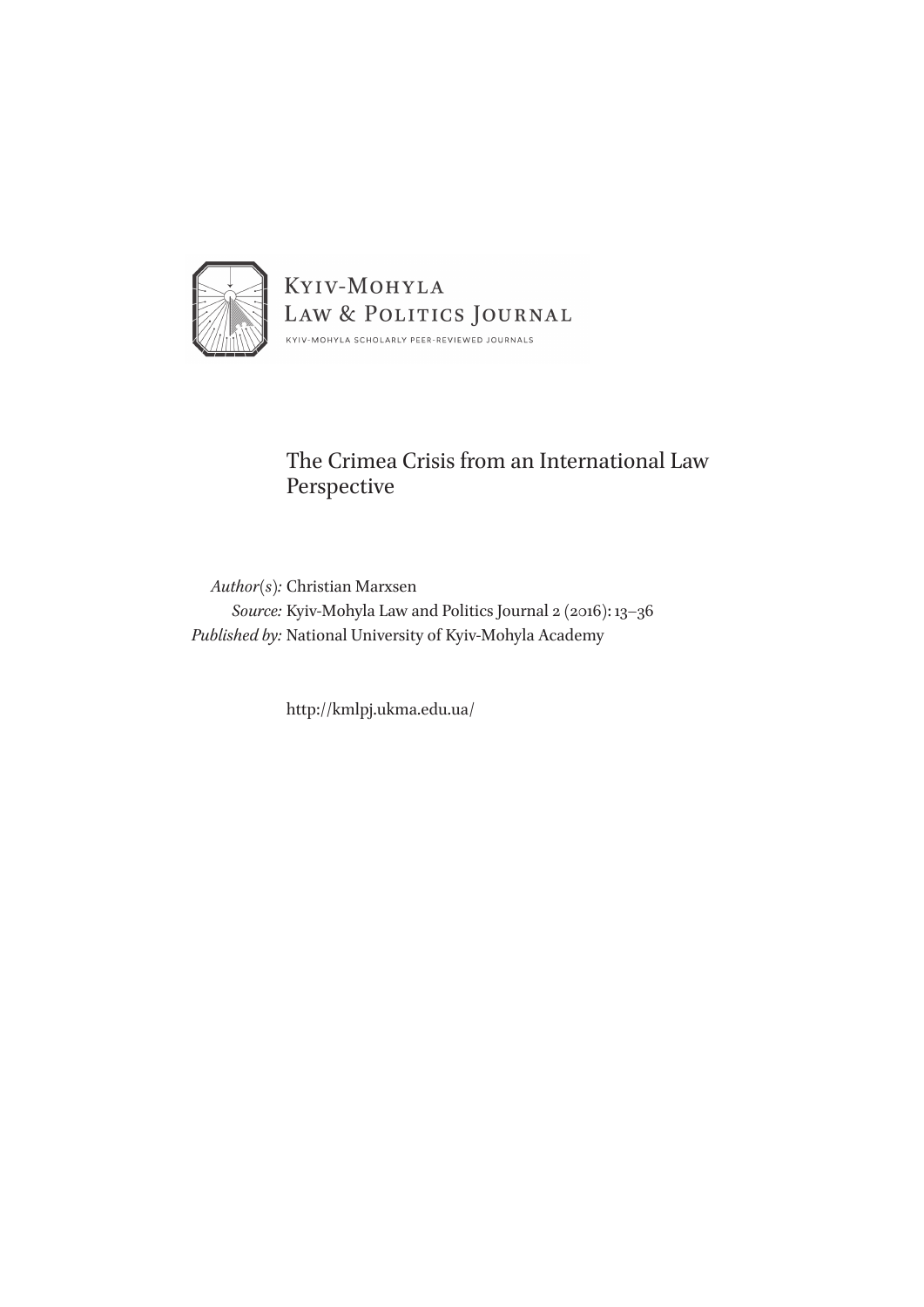# **The Crimea Crisis from an International Law Perspective 1**

# **Christian Marxsen**

Max Planck Institute for Comparative Public Law and International Law

# **Abstract**

In February and March 2014, Ukraine was literally overrun by a chain of events that eventually led to Crimea's incorporation into Russian territory. Crimean and Russian authorities jointly used the internal conflict in Ukraine to deprive the Ukrainian government of its control over Crimea, to hold a so-called referendum, and to declare Crimea's independence. On the day after independence was declared, Russia formally recognized Crimea as an independent state,<sup>2</sup> and the Crimean parliament requested Russia to admit Crimea to the Russian Federation.3 Soon after that, the accession treaty was signed, and, within a few more days, all Russian constitutional requirements for Crimea's accession to the Russian Federation were fulfilled.4 All parties to the conflict refer to international law to justify their positions. The Crimean authorities and Russia claim that Russia had a legal basis for intervening and that Crimea had the right to secede from Ukraine. Most states, however, reject these claims. Thus, three questions are presented: Was Crimea's secession lawful under international law? To what extent has Russia violated international law? And what is Crimea's status? This article addresses these questions. Part 1 briefly describes the relevant circumstances and events leading to Crimea's secession. Part 2 reviews the legal obligations between Ukraine and Russia concerning territorial integrity and the prohibition against the use and threat of force. Parts 3 and 4 discuss the legality of Russia's intervention in Crimea and the legality of Crimea's secession from Ukraine, respectively. Part 5 concludes this article by answering the questions it raises.

**Key Words:** use of force, self-determination, intervention by invitation, Ukraine, Crimea, Russia.

<sup>1</sup> This contribution is the slightly revised and updated reprint of an article that was originally published in *Zeitschrift für ausländisches öffentliches Recht und Völkerrecht/Heidelberg Journal of International Law* 74.2 (2014): 367–91. Sources that have been published later could only occasionally be included.

<sup>2</sup> See "Executive Order on Recognizing Republic of Crimea," President's web-site, March 17, 2014, accessed June 1, 2016, http://en.kremlin.ru/events/president/news/20596.

<sup>3</sup> Luke Harding and Shaun Walker, "Crimea Applies to be Part of Russian Federation After Vote to Leave Ukraine," *The Guardian*, March 17, 2014, accessed June 1, 2016, http://www.theguardian.com/ world/2014/mar/17/ukraine-crimea-russia-referendum-complain-result.

<sup>4</sup> See in regard to the Russian constitutional process Otto Luchterhandt, who argues that during that process Russian constitutional law was violated (Otto Luchterhandt, "Annexion der Krim — Putin verstößt gegen russische Verfassung," *Frankfurter Allgemeine Zeitung*, April 18, 2014).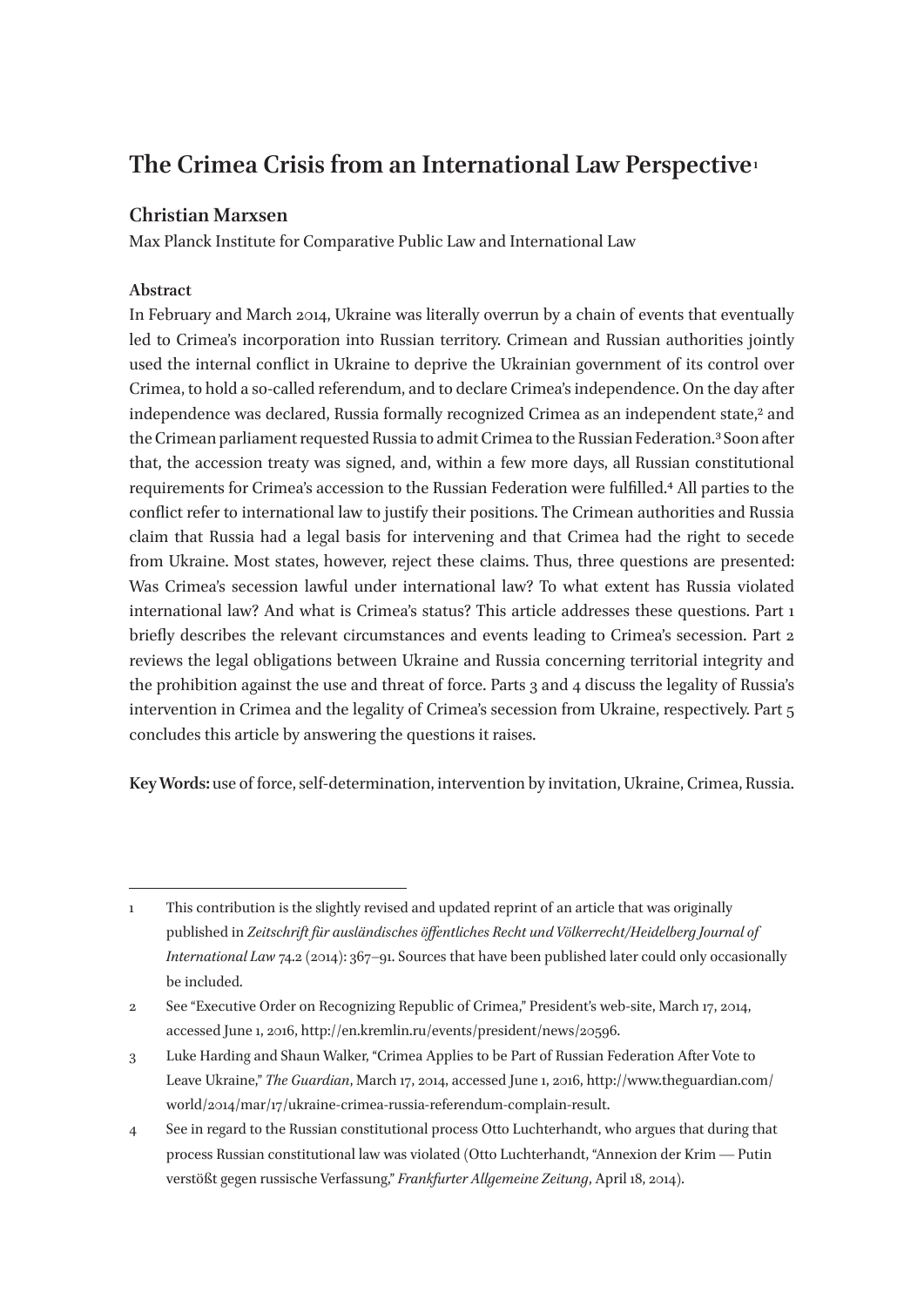## $\mathcal{D}$

## **The Escalation of the Conflict in Ukraine**

After the Cold War ended, Ukraine became a focus of competing geo-strategical interests, including those of the EU and Russia. Internally, too, Ukraine was torn between the European Union and Russia. Yet, over time, its orientation along this continuum between Russia and the EU has been in the EU's direction, albeit with interruptions, most notably in November 2013. More recently, this westward turn was reaffirmed by the first part of the March 2014 EU-Ukraine association agreement, which calls for closer political and economic cooperation between the EU and Ukraine. Russia, however, has strongly opposed this development and others like it, fearing the loss of its political influence in Eastern Europe. The number of non-NATO and non-EU states in Eastern Europe has declined significantly over the last two decades, and Russia does not want the remaining neutral states to also join these organizations. Moreover, Russia has had a key interest in Ukrainian territory because it relies on access to Crimea as a base for its Black Sea Fleet. Russia's bargaining power is immense: Ukraine depends on gas supplies from Russia, and Russia is an important trading partner. This enabled Russia to prevent the adoption of the EU–Ukraine association agreement that was scheduled to be signed in November 2013.

These external divisions — the EU versus Russia — have an internal corollary: while Eastern Ukraine is predominantly Russia-oriented with Russian being the native language of a good part of its population, Western Ukraine is more oriented towards the EU.

The catalyst for the current crisis between Russia and Ukraine was the internal protests that arose in November 2013 against then Ukrainian President Yanukovych and his decision to refrain from signing an association agreement with the EU. The protests soon became tumultuous, with hundreds injured and more than 100 killed. The underlying political orientation of the groups that carried the protest remains uncertain to a degree. Certain, however, is that nationalist, xenophobic, and anti-Semitic groups such as the "Right Sector" or the "Svoboda" party played a role, an especially crucial one during the violent phases of the protests.5 During the turmoil, representatives of EU member states expressed clear sympathies for the protesters and met with opposition leaders. What EU officials saw as mediation in the conflict was on the other side perceived, especially by Russia and Ukraine's then-government, as illegal interference in Ukraine's internal affairs. Towards the end of February 2014, Ukraine's parliament voted to remove Yanukovych from office and established an interim government.

Immediately after Yanukovych's overthrow, pro-Russian troops took control of Crimea and initiated an incremental accession of Crimea to the Russian Federation. On 1 March 2014, the Russian Federation Council authorized the use of armed forces on the territory of Ukraine.6 In the following weeks, Russia reinforced its troops in Crimea and assembled some of them at the Ukrainian border. After Crimea declared its independence, Russian troops acted openly in

<sup>5</sup> "Maidan on my Mind," *The Economist*, February 15, 2014.

<sup>6</sup> ITAR-TASS Press Report, "Putin's Letter on Use of Russian Army in Ukraine Goes to Upper House," March 1, 2014, accessed June 1, 2016, http://tass.ru/en/russia/721586.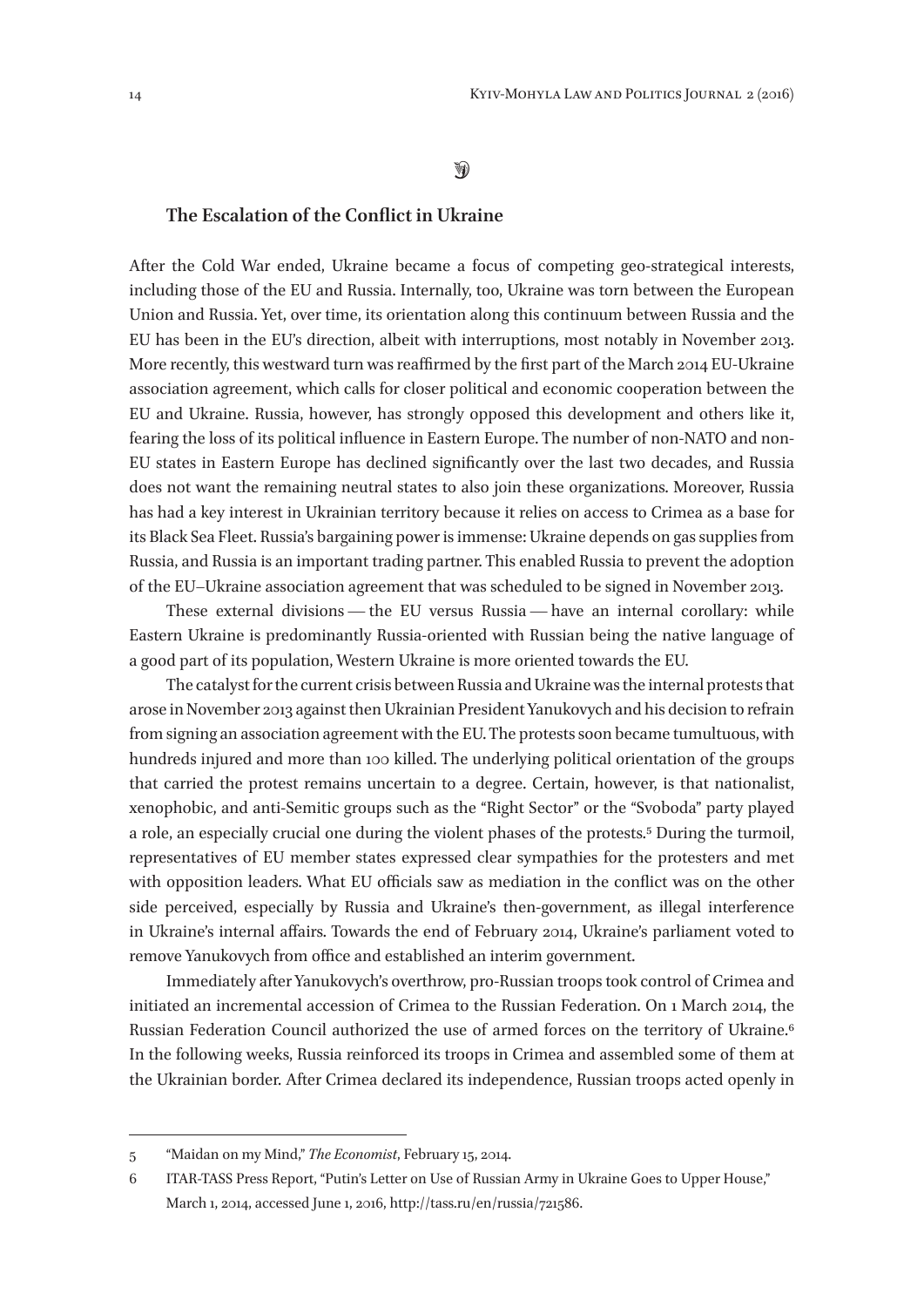Crimea, including by forcing Ukrainian military units to surrender and leave the peninsula.7 If and to what extent Russian troops were in Crimea before the referendum was an open question initially. Russian authorities proclaimed that the soldiers who took control of Crimea after Yanukovych's removal from office were actually independent Crimean "self-defense units."<sup>8</sup> Numerous press reports, however, suggested from the beginning that these soldiers included not only local militias, but also Russian soldiers.9 While the Russian soldiers did not wear official emblems, they were spotted using Russian military equipment and military vehicles registered to the Russian Black Sea Fleet in Crimea.10 The direct involvement of Russian soldiers on Ukrainian territory became certain, however, when Russian President Putin openly acknowledged that "Crimean self-defense forces were of course backed by Russian servicemen." 11

#### **Legal Obligations Between Russia and Ukraine**

The obligations between Russia and Ukraine regarding territorial integrity and the prohibition against the use of force are contained in bi- and multilateral agreements. These two principles are clearly expressed in Article 2 (4) UN Charter,12 and in the Helsinki Final Act.13 Other bi-lateral

- 9 Anthony Faiola and Will Englund, "Ukraine Denounces 'Invasion' by Russian Forces on Eve of Crimea's Referendum," *Washington Post*, March 15, 2014; Robert Mackey, "Russia's Defense Minister Calls Evidence of Troop Presence in Crimea 'Complete Nonsense,'" *New York Times*, March 5, 2014, accessed July 1, 2016, http://thelede.blogs.nytimes.com/2014/03/05/russias-defense-minister-calls-evidenceof-troop-presence-in-crimea-complete-nonsense/; Andrew Higgins and Steven Lee Myers, "As Putin Orders Drills in Crimea, Protesters' Clash Shows Region's Divide," *New York Times*, February 27, 2014, accessed June 1, 2016, http://www.nytimes.com/2014/02/27/world/europe/russia.html.
- 10 Alison Smale and Steven Erlanger, "Ukraine Mobilizes Reserve Troops, Threatening War," *New York Times*, March 2, 2014, accessed June 1, 2016, http://www.nytimes.com/2014/03/02/world/europe/ ukraine.html; Andrew Higgins, "Amid More Signs of Russian Force in Crimea, Delight Mixes With Dismay," *New York Times*, March 2, 2014, accessed June 1, 2016, http://www.nytimes.com/2014/03/02/ world/europe/tensions-rise-in-crimean-capital-as-armed-men-continue-to-take-up-posts.html.
- 11 "Putin Acknowledges Russian Military Serviceman Were in Crimea," RT, April 17, 2014, published together with a video documentation of Putin's statements with simultaneous translation into English, accessed June 1, 2016, http://www.rt.com/news/crimea-defense-russian-soldiers-108/.
- 12 Article 2 (4) UN Charter states: "All Members shall refrain in their international relations from the threat or use of force against the territorial integrity or political independence of any state, or in any other manner inconsistent with the Purposes of the United Nations."
- 13 Helsinki Final Act (1975), Part 1 (a) "Declaration on Principles Guiding Relations between Participating States," Principle III (Inviolability of frontiers); Principle IV (Territorial integrity of States).

<sup>7</sup> David M. Herszenhorn et al*.*, "Russian Forces Take Over One of the Last Ukrainian Bases in Crimea," *New York Times*, March 23, 2014.

<sup>8</sup> Vladimir Putin, "Vladimir Putin Answered Journalists' Questions on the Situation in Ukraine," Kremlin Press Conference, March 4, 2014, accessed June 1, 2016, http://en.kremlin.ru/events/ president/news/20366.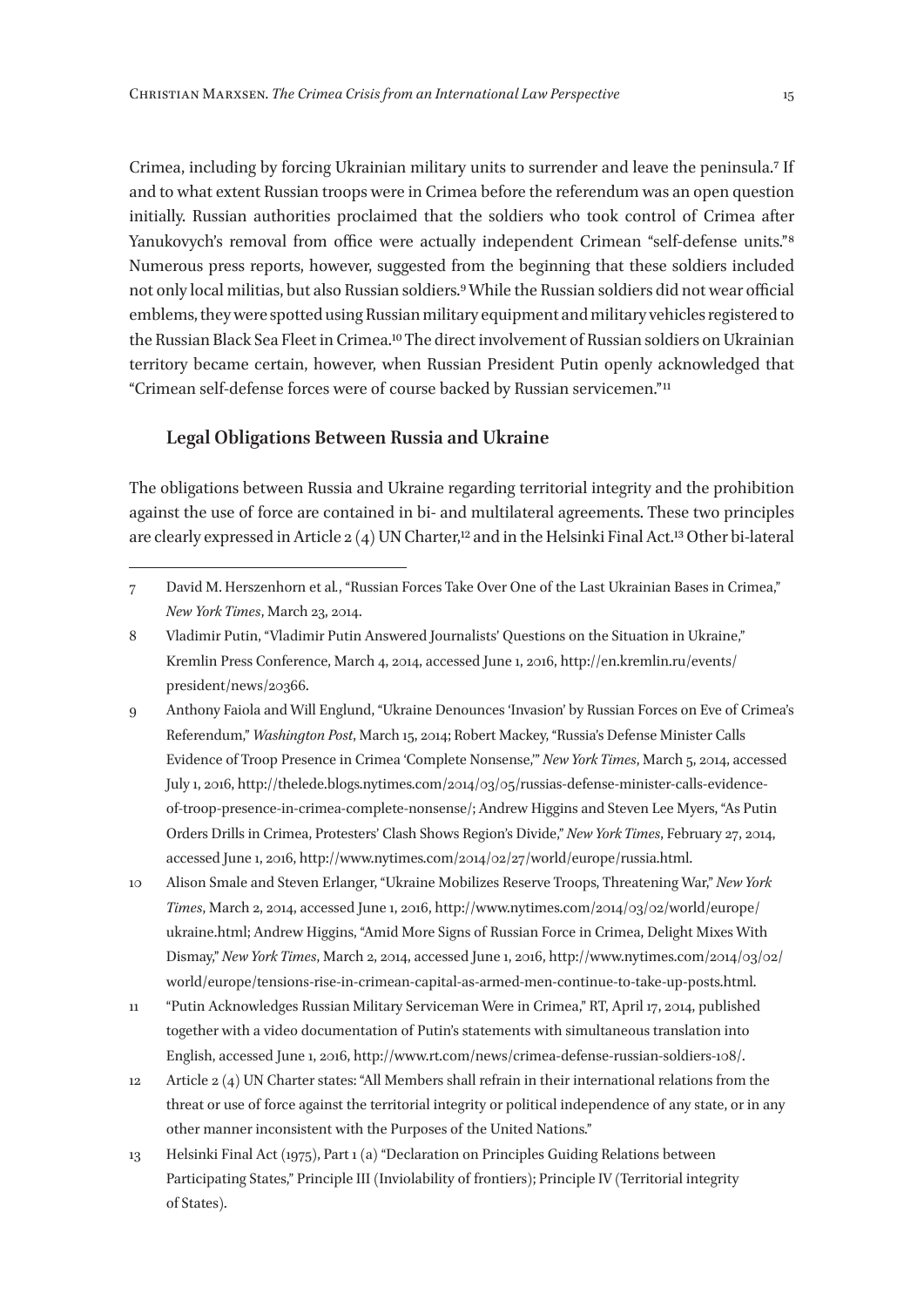agreements also are relevant. The 1994 Budapest memorandum was concluded to provide Ukraine security assurances for acceding to the Treaty on the Non-Proliferation of Nuclear Weapons as a non-nuclear-weapon state. For Ukraine's giving up Soviet nuclear weapons, the United States, the United Kingdom, and Russia committed to "respect the Independence and Sovereignty and the existing borders of Ukraine"<sup>14</sup> and reaffirmed

> their obligation to refrain from the threat or use of force against the territorial integrity or political independence of Ukraine and that none of their weapons will ever be used against Ukraine except in self-defense or otherwise in accordance with the Charter of the United Nations.15

The three nuclear-weapon signatory states committed to seek immediate Security Council action to assist to Ukraine in case of aggression against it.16

The 1997 Treaty on Friendship, Cooperation, and Partnership between Ukraine and the Russian Federation again affirmed the inviolability of the borders between both states and provided that both parties

> shall build their mutual relations on the basis of the principles of mutual respect for their sovereign equality, territorial integrity, inviolability of borders, peaceful resolution of disputes, non-use of force or the threat of force, including economic and other means of pressure, the right of peoples to freely determine their fate, non-interference in internal affairs, observance of human rights and fundamental freedoms, cooperation among states, the conscientious performance of international obligations undertaken, and other generally recognized norms of international law.17

Also relevant is the Black Sea Fleet Status of Forces Agreement (SOFA) that both Russia and Ukraine signed in 1997.18 After having agreed in 1994 to divide the Black Sea fleet (Russia getting 80% of the vessels, Ukraine the remaining 20%), Ukraine agreed in the SOFA to lease Crimean naval facilities to Russia for twenty years. This agreement was extended until 2042 in 2010 by the so-called Kharkiv Accords in return for Russia's commitment to supply Ukraine with discounted natural gas. The SOFA allows the Russian military to be in Crimea but restricts its operations and prohibits Russian troops from being generally and publicly present in Crimea.19

<sup>14</sup> Budapest Memorandum, signed 5 December 1994, para. 1.

<sup>15</sup> Budapest Memorandum, para. 2.

<sup>16</sup> Budapest Memorandum, para. 4.

<sup>17</sup> "Treaty on Friendship, Cooperation, and Partnership Between Ukraine and the Russian Federation," signed May 31, 1997, Article 3.

<sup>18</sup> See for the development of the post-Soviet status of the Black Sea Fleet the Russian military journal: Nikolai Alexandrovich Kryukov, "Evolution of Russian-Ukrainian Relations: The Legal Status of the Black Sea Fleet," *Military Thought* 15 (2006): 120.

<sup>19</sup> See generally "Draft Report on Aggression and the Use of Force," International Law Association, Washington Conference 2014, 14.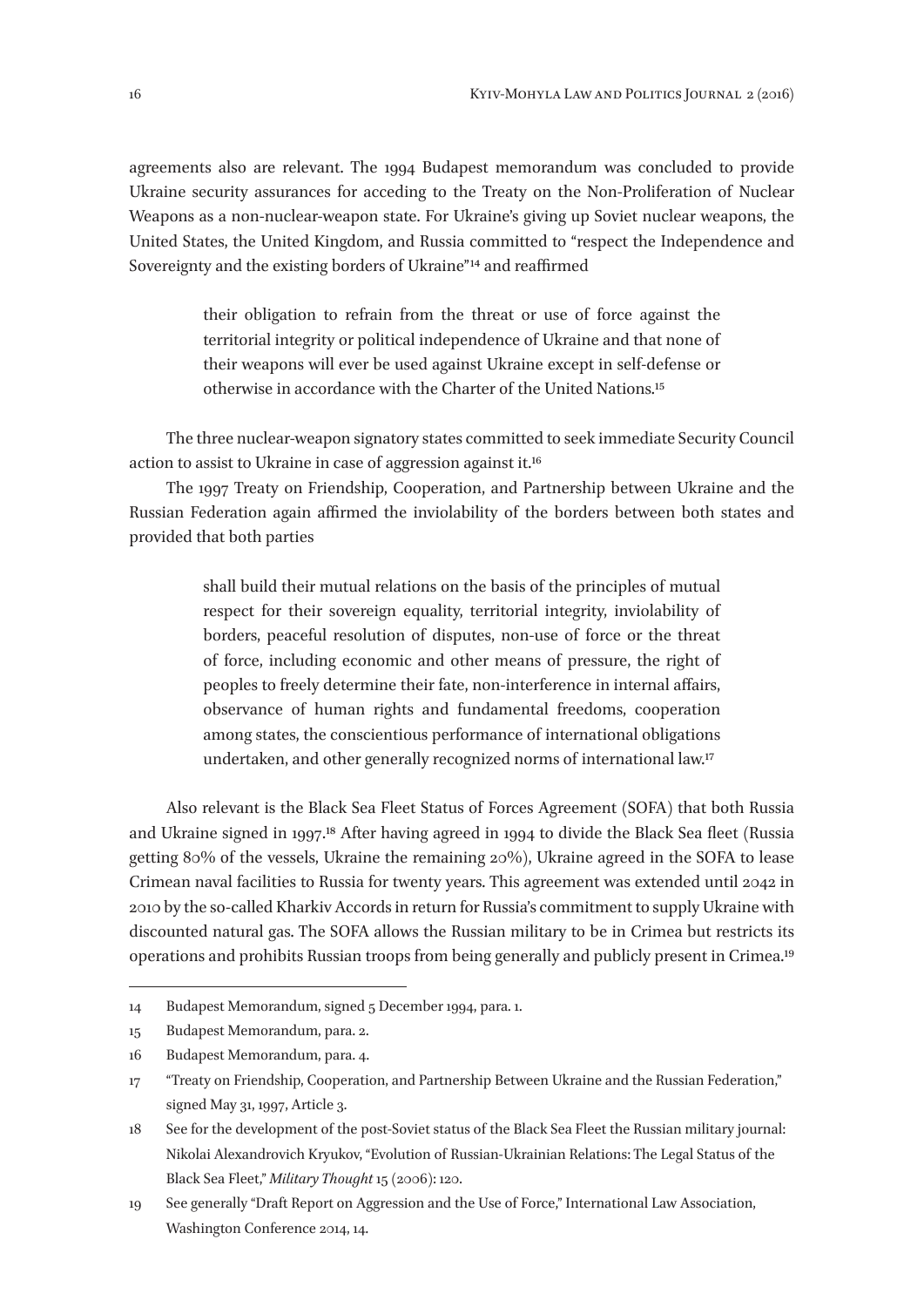Russian President Putin has argued that these bi-lateral treaties are no longer binding. He contends that Ukraine's regime change was a revolution out of which a new state had emerged and with which Russia had not concluded any agreements.20 This argument is obviously a political statement. It certainly has no basis in current international law.21 The question of state succession does not even arise in this instance because a revolutionary regime change does not constitute a discontinuity of statehood on a given territory.<sup>22</sup>

## **The Russian Intervention in Crimea**

Russia has justified its military intervention in Crimea on three grounds: (1) protection of nationals abroad; (2) enforcement of an alleged right to self-determination; and (3) intervention by invitation.

#### *Protection of Nationals Abroad and of the Russian-Speaking Population*

Russia has argued that its intervention was justified to protect the Russian citizens living on Ukrainian territory,<sup>23</sup> especially its military personnel stationed in Crimea.<sup>24</sup> This justification was given, for example, by the Russian Federation Council, which gave Putin permission to use military force on Ukrainian territory. Its chairperson, Valentina Matvienko, justified the necessity of military action by claiming that there was

> a real threat to the life and security of Russian citizens living in Ukraine. There is a threat to our military in Sevastopol and the Black Sea Fleet, and I think that Russia should not be a bystander.

She stressed the importance of taking "all possible measures, to ensure the security of our citizens living in Ukraine." 25

Under international law, the rescue of nationals who are in danger on the territory of another state is partly regarded as self-defense under Article 51 UN Charter or, alternatively,

<sup>20</sup> Putin, "Vladimir Putin Answered Journalists' Questions on the Situation in Ukraine."

<sup>21</sup> The idea behind Putin's statement is that a revolution brings into being a new state which is not bound by any treaty obligations of its predecessor. This view roots in the doctrine of so-called Soviet international law which claimed that the USSR was not bound by treaty obligations of Tsarist Russia (see Chris Osakwe, "States (International Law)," in *Encyclopedia of Soviet Law*, 2nded., ed. Ferdinand J. M. Feldbrugge (Dordrecht: Nijhoff, 1985), 732).

<sup>22</sup> Andreas Zimmermann, "State Succession in Treaties," *MPEPIL*, November 2006, para. 1.

<sup>23</sup> Request by Vladimir Putin to the Federation Council, UN Security Council, UN Doc. S/PV.7124, March 1, 2014, at 5.

<sup>24</sup> In the Security Council, again, the Russian representative pointed out that "the issue is one of defending our citizens and compatriots, as well as the most import[ant] human right — the right to life" (UN Doc. S/PV.7125, March 3, 2014, 3).

<sup>25</sup> Quoted in: "Putin's Letter on Use of Russian Army in Ukraine Goes to Upper House," ITAR-TASS Press Report, March 1, 2014, accessed June 1, 2016, http://tass.ru/en/russia/721586.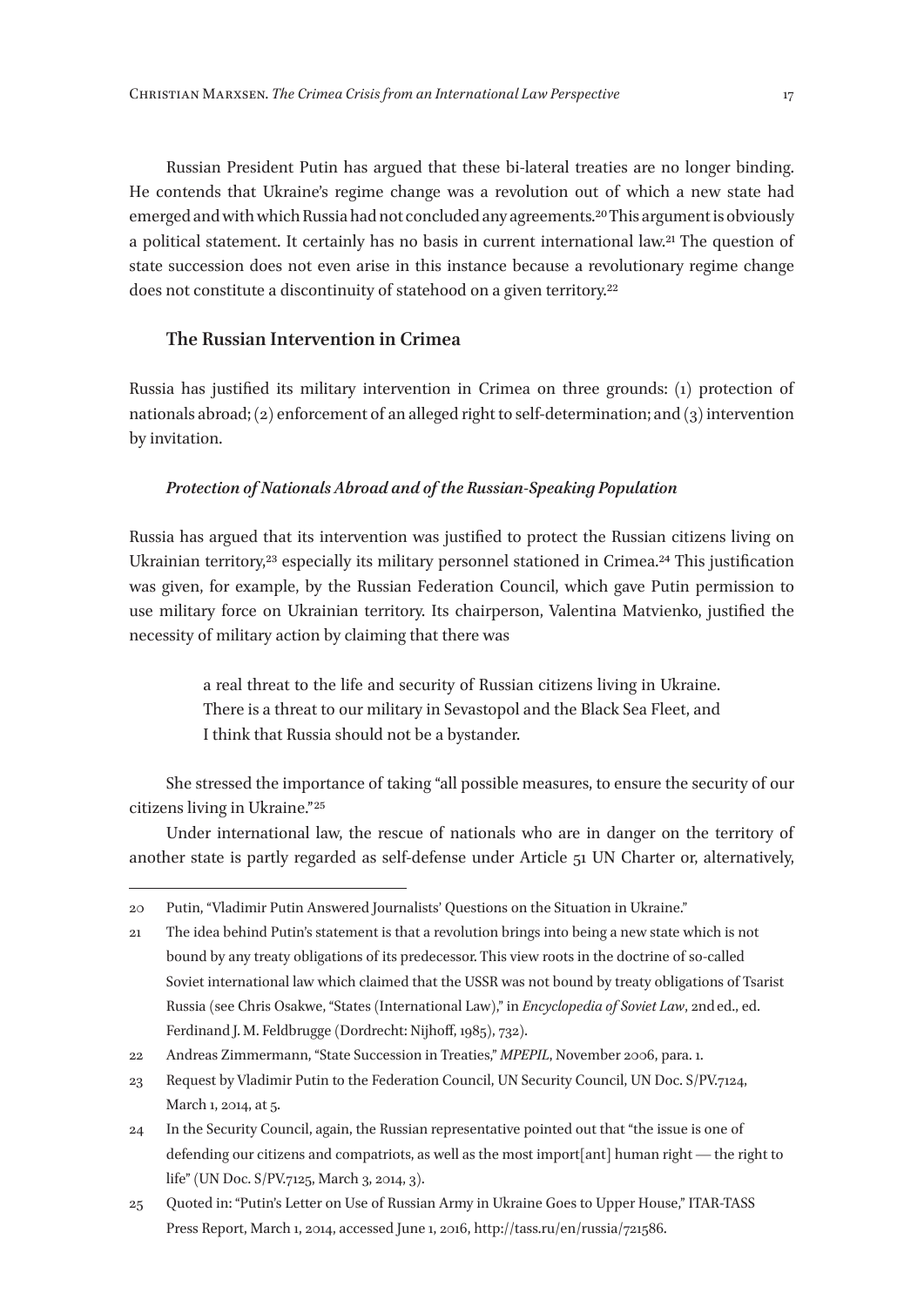as an unwritten customary exemption from the prohibition against the use of force in Article 2(4) UN Charter. Addressing them in that order, the right to self-defense principally requires an ongoing *armed attack* against a state or the threat of imminent attack. While armed attacks on a state's territory or on military posts or military units abroad can justify invoking the right to self-defense, it is very much in dispute if that is also the case for armed attacks on nationals of one state who reside on the territory of another state. State practice is not uniform in that regard, but some states have referred to self-defense to justify the use of force to rescue their nationals. An argument allegedly in favor of that view postulates that a population is a constitutive element of statehood. It is therefore claimed that "an attack of sufficient violence upon a substantial number of a State's nationals" 26 can amount to an armed attack against the state.<sup>27</sup> Such a broad reading of the right to self-defense, however, is highly problematic.<sup>28</sup> Selfdefense requires an actual threat to the existence or security of a state,<sup>29</sup> and this requires a link to the state's territory, its positions, or vessels abroad.30

The rescue of nationals abroad justification relies on a narrow customary exemption from the prohibition against the use of force. State practice is admittedly not uniform and case law is ambiguous.<sup>31</sup> Nevertheless, states have regarded rescue operations as justified under international law and have acted accordingly. Therefore, as A. Randelzhofer and O. Dörr have noted, this arguably created a customary international law norm:

> Given the regular State practice for more than fifty years now, the positive *opinio juris* of the intervening and many third States, and a considerable reluctance on the part of other States to qualify forcible rescue operations

- 29 Albrecht Randelzhofer and Georg Nolte, "Article 51," in *The Charter of the United Nations*, vol. II, 3rd ed., ed. Bruno Simma et al. (Oxford: Oxford University Press, 2012), margin number 28.
- 30 Albrecht Randelzhofer and Oliver Dörr, "Article 2 (4)," in *The Charter of the United Nations*, vol. I, 3rd ed., ed. Bruno Simma et al. (Oxford: Oxford University Press, 2012), margin number 58; see in regard to military vessels the ICJ oil platform decision in which the ICJ does not exclude that even the mining of a single military vessels may trigger the right to self-defense. *Case Concerning Oil Platforms*, ICJ Reports 2003, 195.
- 31 See "Draft Report on Aggression and the Use of Force," International Law Association, Washington Conference 2014, 12 (with further references): "The rescue of nationals abroad has long presented a challenge to the application of the rules on use of force. It is the subject a long list of contrasting opinions, numerous cases with inconsistent state practice, and ambiguous case-law."

<sup>26</sup> Christopher Greenwood, "Self-Defence," *MPEPIL*, April 2001, para. 24.

<sup>27</sup> See Kristen E. Eichensehr, "Defending Nationals Abroad: Assessing the Lawfulness of Forcible Hostage Rescues," *Virginia Journal of International Law* 48 (2008): 468; see also D. W. Bowett, *Self-Defence in International Law* (Manchester: Manchester University Press, 1958), 92.

<sup>28</sup> See also Independent International Fact-Finding Mission on the Conflict in Georgia, "Report," vol. II, September 2009, 286: "This analogy is not convincing, because putting in danger or even killing a limited number of persons is not comparable in intensity to an attack on the other state's territory. Unlike an attack on territory, attacking members of the nation is not apt to jeopardize the independence or existence of the state."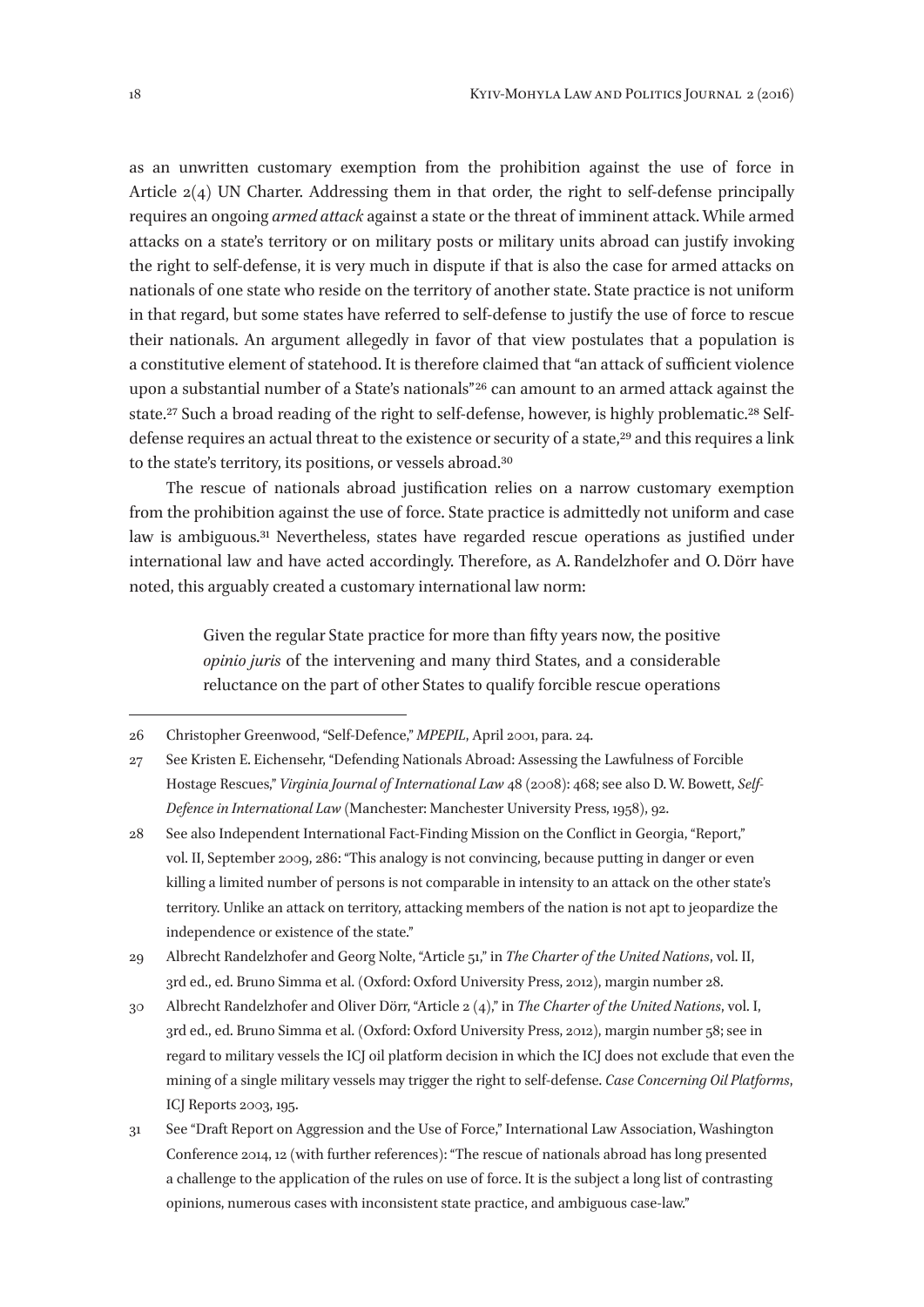as unlawful, the argument can be made that a rule of customary international law is by now established allowing limited forcible action with the legitimate aim to rescue a State's own nationals.<sup>32</sup>

In any case, such an unwritten exception to Art  $2(4)$  of the UN Charter only offers a very narrow justification for the use of force: first, there must be evidence that the lives of a state's citizens are in danger on the territory of another state; second, the other state must be unwilling or unable to offer sufficient protection; and, acknowledging that intervention is a means of *ultima ratio*, *i.e.*, there must be no other reliable means to rescue the nationals in danger. The cases applying this unwritten exception are therefore rather extreme. Russia carries the burden of proof and has at no point provided any concrete evidence that such violations had occurred. The aim to protect Russian citizens as expressed by the Russian Federation Council's chairperson is therefore irrelevant in terms of international law.

For the same reason, an intervention to protect the Russian minority  $-$  i.e. non-citizens, but "ethnic" Russians — in Ukraine also is not justified.33 As a measure of the responsibility to protect, an authorization of the Security Council would be necessary.34 But in the absence of any severe human rights violations against the Russian-speaking minority there is no basis for intervening for humanitarian reasons.

### **Enforcement of Self-Determination**

Russia also has argued that the use of force was necessary to help Crimean citizens realize their alleged right to self-determination.35 When Russia was still denying its military involvement in Crimea, Putin stated that "we had to help create conditions so that the residents of Crimea for the first time in history were able to peacefully express their free will regarding their own future." 36 Later, after the Russian military's intervention had been confirmed, Putin again invoked the Crimean population's alleged right to self-determination: "Our task was not to

- 34 U. N. General Assembly, 2005 World Summit Outcome, A/RES/60/1, para 139.
- 35 See also the more detailed discussion of self-determination below.
- 36 UN Doc. A/68/803–S/2014/202, 20 March, 2014, at 5.

<sup>32</sup> Randelzhofer and Dörr, "Article 2 (4)," margin number 60; but see also the opposing view taken by the Fact-Finding Commission on Georgia that interprets the legal justifications of states in a different manner by taking into account the concrete justificatory strategies: "There is probably not one single instance in state practice where a state invoked an independent, stand-alone entitlement to rescue its nationals, without relying on one of the classic grounds of justification. In state practice, none of the arguments advanced by states in order to justify military interventions in favour of their nationals has been accepted by the entire community of states. The prevailing reactions were rather reprobation, e. g. in the case of the Congo, Grenada and Panama" (Independent International Fact-Finding Mission on the Conflict in Georgia, vol. II, September 2009, 286 et seq.).

<sup>33</sup> See e. g. Russia's claim in: UN Security Council, Annex to Letter Dated 19 March 2014 from the Permanent Representative of the Russian Federation to the United Nations Addressed to the Secretary-General, UN Doc. A/68/803–S/2014/202, 20 March, 2014, at 5.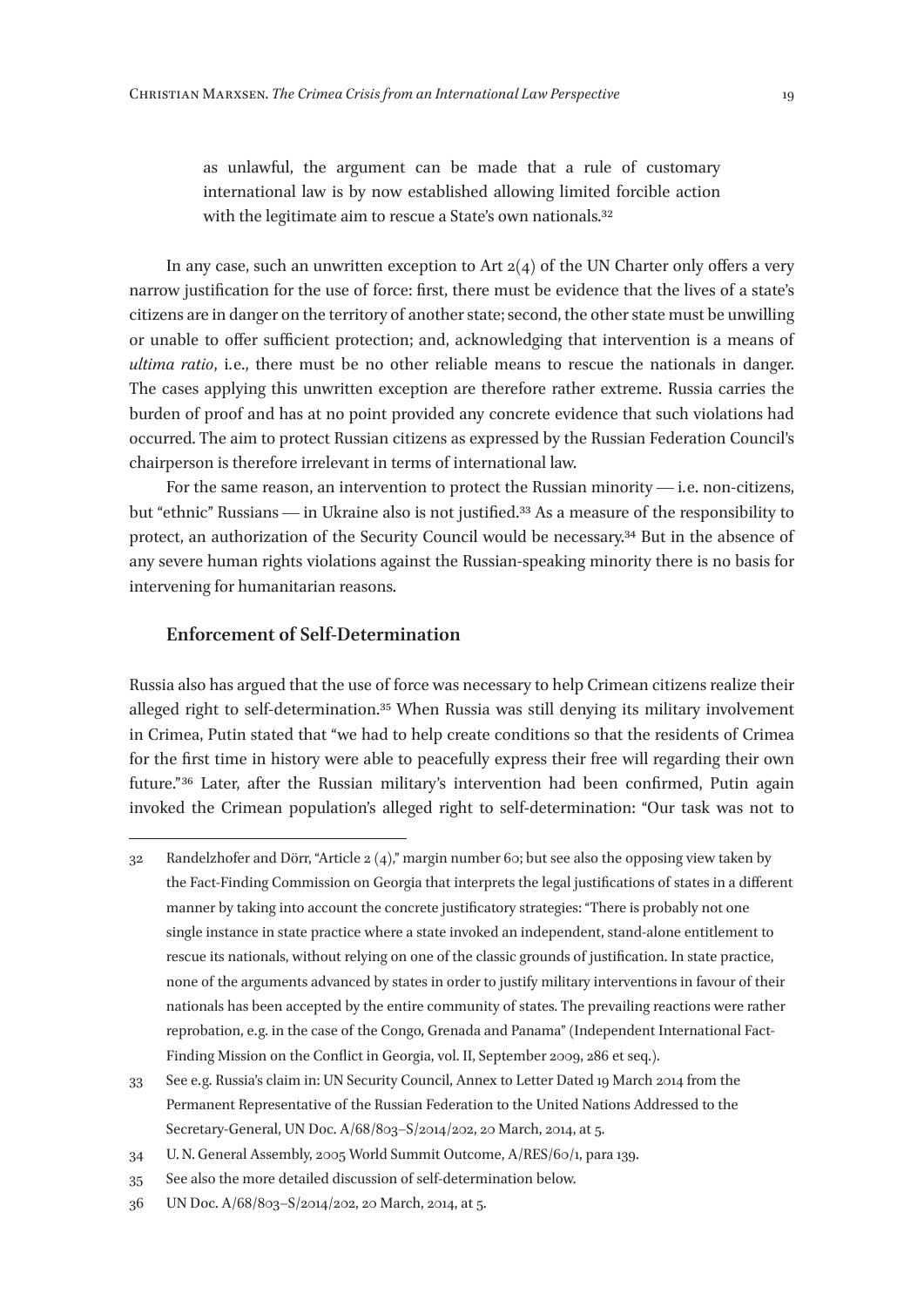conduct a full-fledged military operation there, but it was to ensure people's safety and security and a comfortable environment to express their will. We did that." 37 Another quotation is quite telling in that regard. When a journalist asked Putin whether the Crimean scenario was out of question for repetition in Eastern Ukraine, he answered:

> You know, the Crimean scenario does not reflect Russia's position; it reflects the position of the people who live in Crimea. *All our actions, including those with the use of force, were aimed not at tearing away this territory from Ukraine but at giving the people living there an opportunity to express their opinion on how they want to live their lives*.38

Leaving the details of the international law on self-determination for later, even if the Crimea's population had a right to self-determination, it would not justify Russia's militarily intervention on Ukrainian territory.

## **Intervention upon Invitation**

While Russia voiced humanitarian rhetoric as well as arguments about self-determination, its most explicit legal argument was based on the doctrine of intervention upon invitation. Russian authorities proclaimed that after Yanukovych had fled the country he issued a letter in which he invited Russia to intervene on Ukrainian territory as a countermeasure against what Russia perceived as the takeover by nationalist and anti-Semite Maidan protesters.39 Russia circulated the following letter by Yanukovych as a Security Council document:

> As the legally elected President of Ukraine, I hereby make the following statement.

> The events on the Maidan and the illegal seizure of power in Kyiv have brought Ukraine to the brink of civil war. Chaos and anarchy reign in the country, and people's lives, safety and human rights are under threat, particularly in the south-east and in Crimea. With the influence of Western countries, open acts of terror and violence are being perpetrated and people are being persecuted on political and linguistic grounds. I therefore appeal to the President of Russia, V. V. Putin, to use the armed forces of the Russian Federation to restore law and order, peace and stability and to protect the people of Ukraine.<sup>40</sup>

<sup>37</sup> Vladimir Putin, "Direct Line with Vladimir Putin," President's web-site, April 17, 2014, accessed June 1, 2016, http://en.kremlin.ru/events/president/news/20796.

<sup>38</sup> President of Russia, "Interview to the Italian newspaper Il Corriere della Sera," President's web-site, June 6, 2015, accessed June 1, 2016, http://en.kremlin.ru/events/president/news/49629, emphasis added.

<sup>39</sup> See UN Doc. S/PV.7124, March 1, 2014, 5.

<sup>40</sup> UN Doc. S/2014/146, March 3, 2014.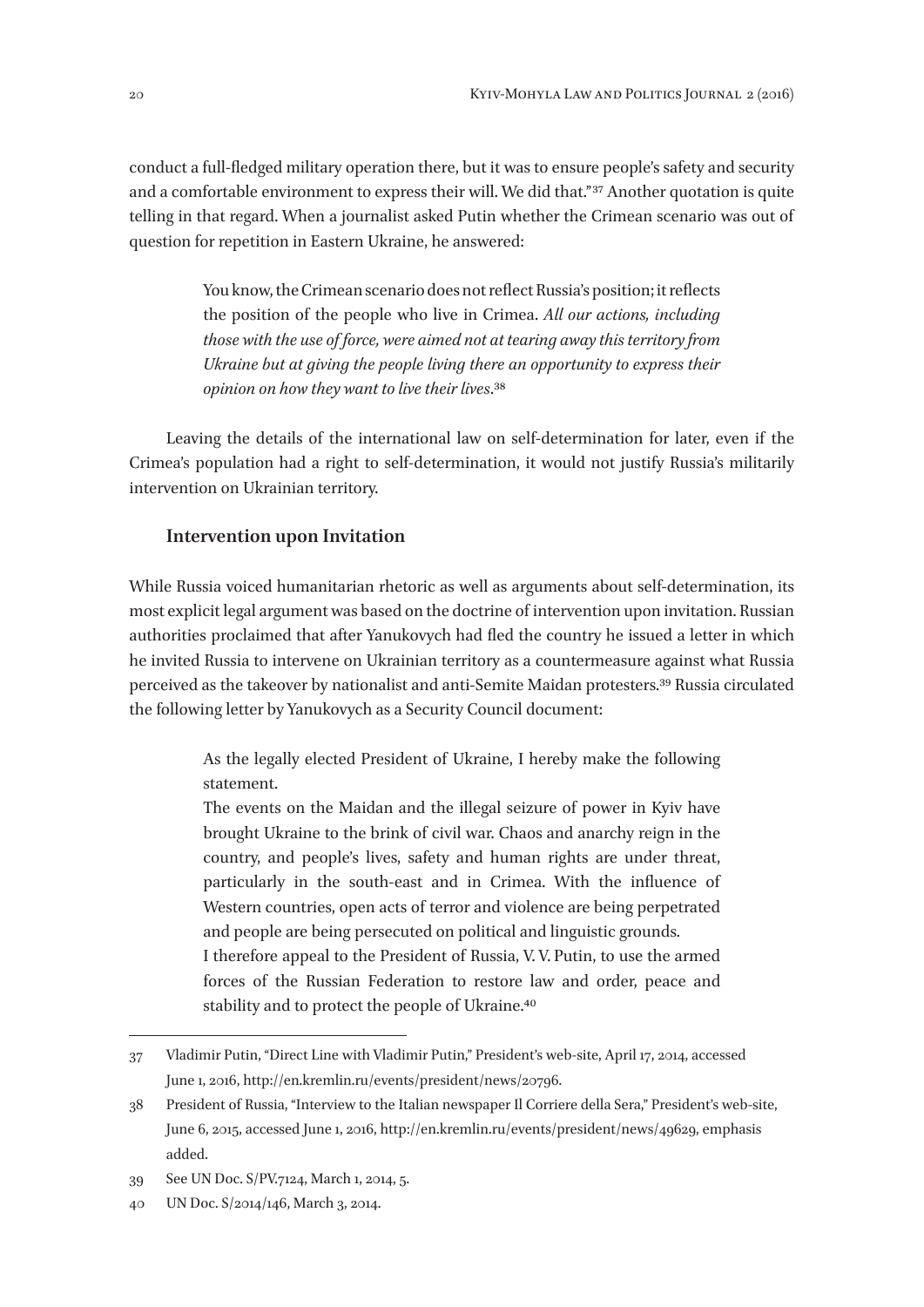Yanukovych has confirmed that he wrote this letter, although he has expressed regret for doing so, saying that he "was wrong" and "acted on [his] emotions."<sup>41</sup> Russia pointed out that Yanukovych's removal from office was not in accordance with the Ukrainian constitution and that Yanukovych therefore was to be regarded as the legitimate president of Ukraine. As such, he was authorized to invite foreign troops to intervene.

Article 108 of the Ukrainian constitution provides that the president's authority ends when he or she is removed from office by impeachment for treason or another crime. The impeachment procedure found in article 111 requires a majority vote of the parliament's constitutional membership to initiate the impeachment process. Then, after an investigating commission is established and reports on its investigation, the parliament must consider the commission's report. Two thirds of the parliament's constitutional members must vote in favor of impeachment for the removal process to proceed. The president's removal requires three-quarters of parliament's constitutional membership and the Constitutional Court's confirmation.

None of this happened for Yanukovych. He was removed by all present 328 members of parliament, but because the constitutional membership was 450 members, the required threequarters majority was not met. Only around 73% voted to remove Yanukovych from office. His removal, therefore, violated Ukraine's constitution. Nevertheless, Yanukovych had fled the country, and the authorities he left behind, especially the military and police, proclaimed their support for the new government. The crucial question under international law therefore is whether, though he was removed from office unconstitutionally, he still had the authority to invite Russia to intervene.

International law permits a state to invite foreign states to send troops to its territory. The "classical" understanding of this rule is that only the official government, not opposition groups, is entitled to invite foreign intervention.42

Absent valid consent by the "host" state, however, a foreign military's presence would constitute an illegal use of force.43 Assessing whether consent has been given can be difficult. Disagreements about consent have focused on its formal requirements and the circumstances in which it was given. The International Law Commission has identified the commonly accepted, general requirements for a state's consent. Under these requirements, a state's consent must:

- 1) be valid under international law, i.e., the consent may not be based on error, fraud, corruption, or coercion;
- 2) be clearly established and expressed, not presumed;
- 3) be given prior to the otherwise wrongful act (i.e. the intervention);
- 4) be attributable to the state; and
- 5) not relate to acts whose commission would violate an obligation of states under

<sup>41</sup> Quoted in: Associated Press Report: Caro Kriel and Vladimir Isachenkov, "AP Interview: Yanukovych Admits Mistakes on Crimea," April 2, 2014, accessed June 1, 2016, http://news.yahoo.com/apinterview-yanukovych-admits-mistakes-crimea‑180005849—finance.html#.

<sup>42</sup> See *Military and Paramilitary Activities in and Against Nicaragua, I.C.J. Reports 1986*, 14, 126.

<sup>43</sup> ILCYB 1979, vol. II, part 2, 110; Olivier Corten, *The Law Against War — The Prohibition on the Use of Force in Contemporary International Law* (Oxford: Hart, 2010), 249.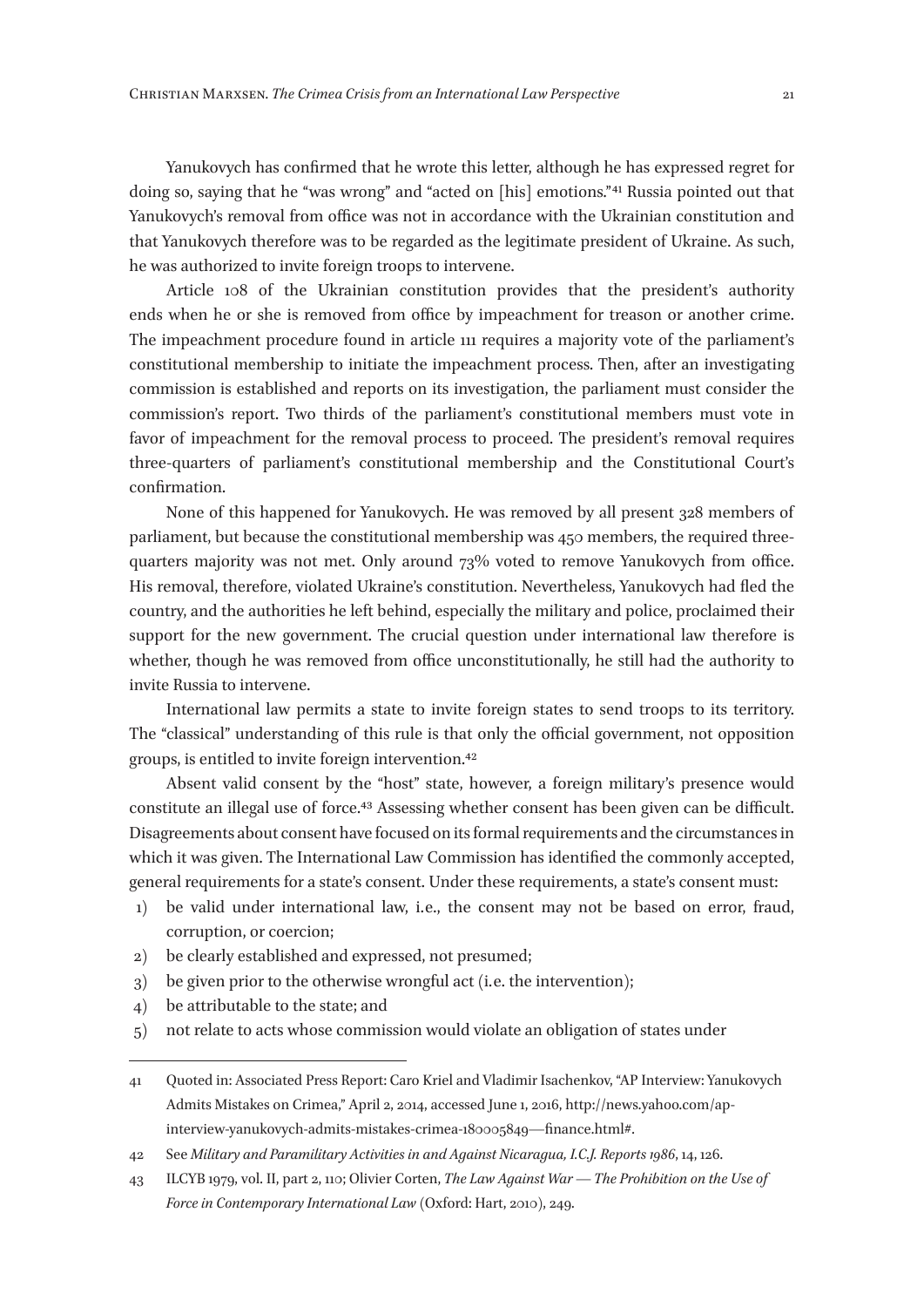a peremptory norm of international law, such as the consent for another state to newly establish a protectorate over its territory.44

If the consent meets these requirements, the intervention is lawful so long as the intervening state respects the consent's scope and duration. For Yanukovych's consent, the core of the problem is the fourth requirement — was Yanukovych's consent is attributable to Ukraine? *De lege lata* he was still the president, but *de facto* he lacked any control in Ukraine when he invited Russian troops to intervene. The consent must be given by the state's highest authorities,<sup>45</sup> and this is generally the internationally recognized government. Such clear categories blur in cases of internal conflict, civil war, and revolutionary regime change. In these circumstances, as in Ukraine, the identity of the legitimate government is often contested.46 Different states often recognize different parties to the conflict as the state's legitimate representatives.

State practice and legal scholarship have traditionally referred to the criterion of effective control over at least parts of the state's territory and, hence, connected the legal authority to invite foreign troops to effective control of a government.<sup>47</sup> In recent decades, however, using the effective control criterion as the sole or primary requirement has been questioned, since governments are not only assessed by their *de facto* power, but also by their legitimacy. South Africa during apartheid, for example, was not recognized as being allowed to invite foreign states to intervene because of its internal political system.48

State practice, on the other hand, is reluctant to rank legitimacy as the primary criterion. The cases that potentially supported an invitation by a democratically elected government without effective control involve, most importantly, ousted President Aristide's invitation for an intervention in Haiti in the 1990s, and the Economic Community of West African States' (ECOWAS) intervention in Sierra Leone.49 In Haiti, President Aristide had fled the country after a *coup d'état*, and then, after some time, he invited the United Nations to intervene militarily.50 Though his government had been ousted, it was internationally recognized. The Security Council, however, did not rely on Aristide's invitation to intervene, but instead acted under

48 Nolte, "Intervention by Invitation," para. 17.

<sup>44</sup> See ILCYB 1979, Vol. II, Part Two, p. 114–15; see also ILYB 2001, vol. II, part 2, 72–74.

<sup>45</sup> Corten, *Law Against War*, 263.

<sup>46</sup> A recent trend in scholarship therefore argues that in case of civil war none of the fractions is entitled to invite a foreign government (See Independent International Fact-Finding Mission on the Conflict in Georgia, vol. II, September 2009, 277). However, the internal situation in Ukraine has reached the level of internal unrest, but has not amounted to civil war.

<sup>47</sup> See "Draft Report on Aggression and the Use of Force," International Law Association, Washington Conference 2014, 13 et seq., Georg Nolte, "Intervention by Invitation," *MPEPIL*, 2010, para. 17.

<sup>49</sup> See for discussion of further cases from the cold-war era: Antonio Tanca, *Foreign Armed Intervention in Internal Conflict* (Dordrecht: Nijhoff, 1993), 22–50.

<sup>50</sup> See for a discussion of the military intervention: David Wippmann, "Military Intervention, Regional Organizations and Host-State Consent," *Duke Journal of Comparative & International Law* 7 (1996– 1997): 217–19.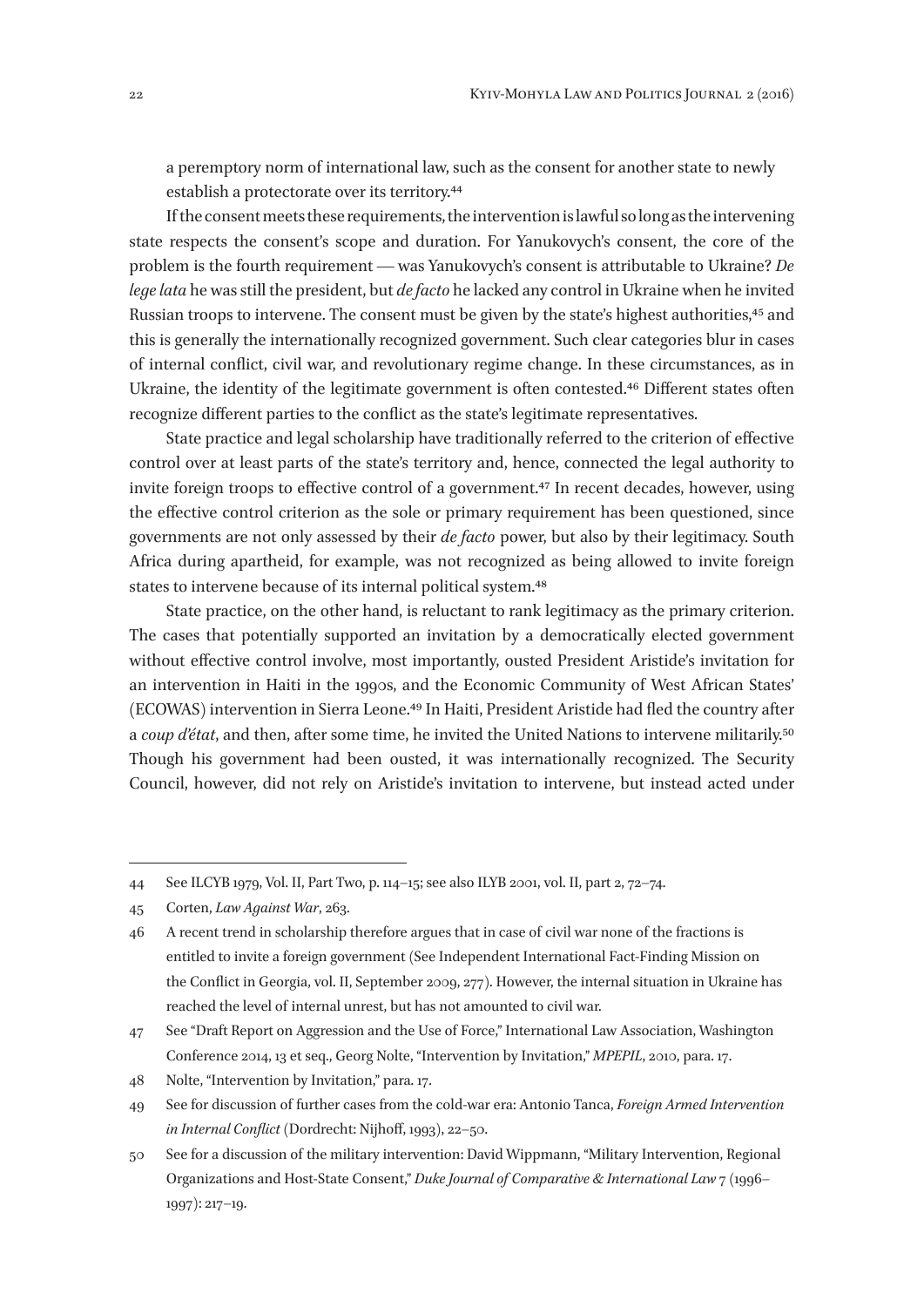Chapter VII of the UN Charter.51 This indicates that the Security Council did not consider the invitation by a government without effective control a sufficient basis for an intervention.<sup>52</sup>

Another relevant case is the use of force by ECOWAS troops in Sierra Leone in 1998. Sierra Leone's then-president Kabbah had lost all political authority and requested a military intervention by the ECOWAS. The legal basis for this intervention is contested. Some find it in Kabbah's invitation and argue that this is in line with the increasing importance of a government's legitimacy and the resulting change in the doctrine of intervention by invitation.53 Others convincingly make the point that ECOWAS troops already had been legally present on Sierra Leone's territory before the invitation and acted in self-defense when they used force on Sierra Leone's territory.54

But this is not the place to engage in more detail with the facts of these two cases. Even if these cases do not clearly support the entitlement of governments without effective control to invite foreign states, there is nevertheless an obvious tendency in state practice and scholarship to pay more attention to the legitimacy of a government. The element of effective control is predominantly still regarded as a central criterion, but determining when such effective control is lost requires an evaluation of the facts, which, in turn, grants some leeway for different views. Is, for example, a very short loss of control already enough to constitute a loss of effective control or is a specific temporal element required? How much control over a state's territory must remain to be *effective* control? The necessity for such evaluation demonstrates that the criterion of effective control is not dichotomous. Instead, it opens a grey area in which normative considerations about the legitimacy of a government are invoked. G. Nolte, for example, argues that "Governments which have been freely and fairly elected under international supervision, or which are universally recognized as having been freely and fairly elected, can arguably preserve their status for the purpose of inviting foreign troops even after having lost almost all effective control." 55 What does that all imply for Ukraine?

First, Yanukovych had fled Ukraine and had lost effective control. There was no indication that Yanukovych's ousting was only preliminary — he had lost all internal support, especially by the police and military forces. Even Putin acknowledged this when he conceded that

<sup>51</sup> Security Council Res. S/RES/940 (1994), July 31, 1994. In a report on Haiti that is referred to by this resolution, the Secretary-General explicitly states that because of the need for coercive means, it would "be necessary for the Security Council to act under Chapter VII of the Charter in authorizing its mandate" (Report of the Secretary-General on the United Nations Mission in Haiti, U. N. Doc. S/1994/828 (1994), para. 8).

<sup>52</sup> See Wippmann, "Military Intervention, Regional Organizations and Host-State Consent," 218–19; Corten, *The Law against War*, 285.

<sup>53</sup> Karsten Nowrot and Emily W. Schabacker, "The Use of Force to Restore Democracy: International Legal Implications of the ECOWAS Intervention in Sierra Leone," *American University International Law Review* 14 (1998): 401–02.

<sup>54</sup> Marco Gestri, "ECOWAS Operations in Liberia and Sierra Leone: Amnesty for Past Unlawful Acts or Progress Toward Future Rules?" in *Redefining Sovereignty*, ed. Michael Bothe et al. (Ardsley: Nijhoff, 2005), 245; Corten, *The Law against War*, 285.

<sup>55</sup> Nolte, "Intervention by Invitation," para. 17.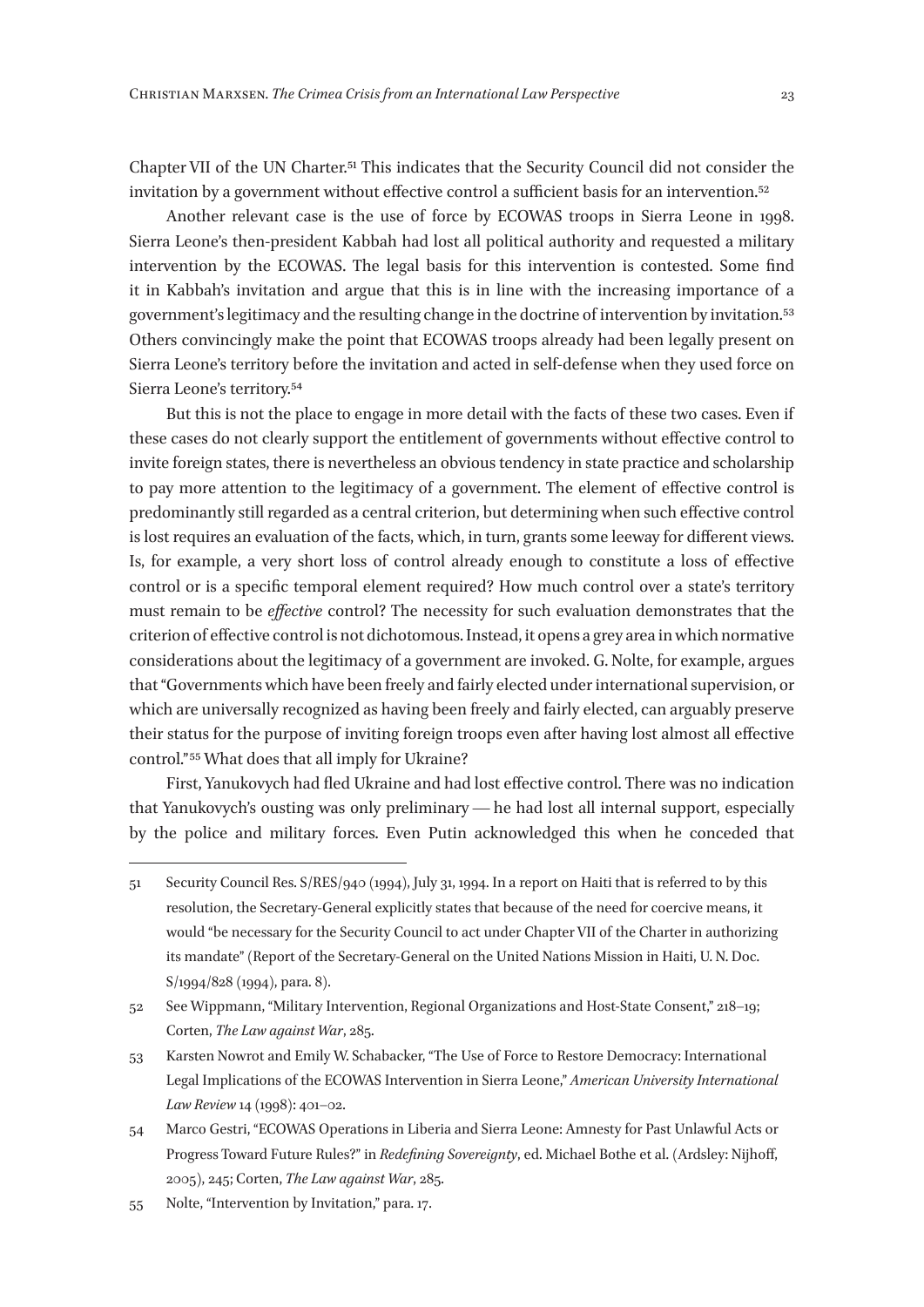Yanukovych would not have a political future in Ukraine.<sup>56</sup> Based on the criterion of effective control, Yanukovych was not entitled to ask for foreign intervention.

Second, even if one refers to the criteria concerning the legitimacy of governments, there is no evidence that Yanukovych had the stronger claim than the established Maidan interim government. While he was democratically elected in 2010, a societal movement and most members of parliament spoke against his remaining in office. In cases of internal conflict, it is arguably the better justification to rely on a unanimous vote of 328 members of parliament than on the formal election results that have obviously been *de facto* annulled by a revolutionary situation. The take-over by the opposition, moreover, was not supposed to be a permanent usurpation but the installation of an interim government with elections to take place within a few months. Although the political orientation of the partly far right-winged interimgovernment is more than questionable, there was no practical alternative to holding timely elections and this was the direction taken by the interim government.

Third, Russia's intervention was not aimed at re-establishing Yanukovych's government and ousting the interim administration. Yanukovych had appealed to Putin "to use the armed forces of the Russian Federation to restore law and order, peace and stability and to protect the people of Ukraine." 57 Russia, by contrast, obviously pursued its own national interests. The intervention was primarily directed at preparing the secession of a part of Ukraine's territory. Therefore, Russia's actions were clearly not covered by Yanukovych's invitation.

Consequently, the presence of Russian troops in Crimea cannot be justified by reference to Yanukovych's invitation to intervene. Russia's military presence, the blocking of Ukrainian military forces and seizure of military infrastructure constitutes an unlawful use of force and a violation of Ukraine's territorial integrity.

#### **The Legality of the Crimean Secession from Ukraine**

Initially there was some uncertainty about how Crimea and Russia would design the accession of Crimea to the Russian Federation, and different routes were being explored. The relevant provisions of Russian constitutional law provide that an accession is only possible when the third state to which the territory belongs concludes a treaty with Russia.58 A group of State Duma deputies sought to broaden the legal basis for an admission to the Russian Federation and introduced an amending law 59 that would have also allowed an admission when the third state lacked an efficient government and when a referendum had favored a territory's accession

<sup>56</sup> Putin, "Vladimir Putin Answered Journalists' Questions on the Situation in Ukraine."

<sup>57</sup> UN Doc. S/2014/146, March 3, 2014.

<sup>58</sup> Russian Federal Constitutional Law No. 6-FKZ on the Procedure of Admission to the Russian Federation and the Creation of a New Subject within the Russian Federation, Arts. 4.2 and 4.4.

<sup>59</sup> Draft Russian Federal Constitutional Law No. 462741–6 on Amending the Federal Constitutional Law of the Russian Federation on the Procedure of Admission to the Russian Federation and Creation of a New Subject Within the Russian Federation.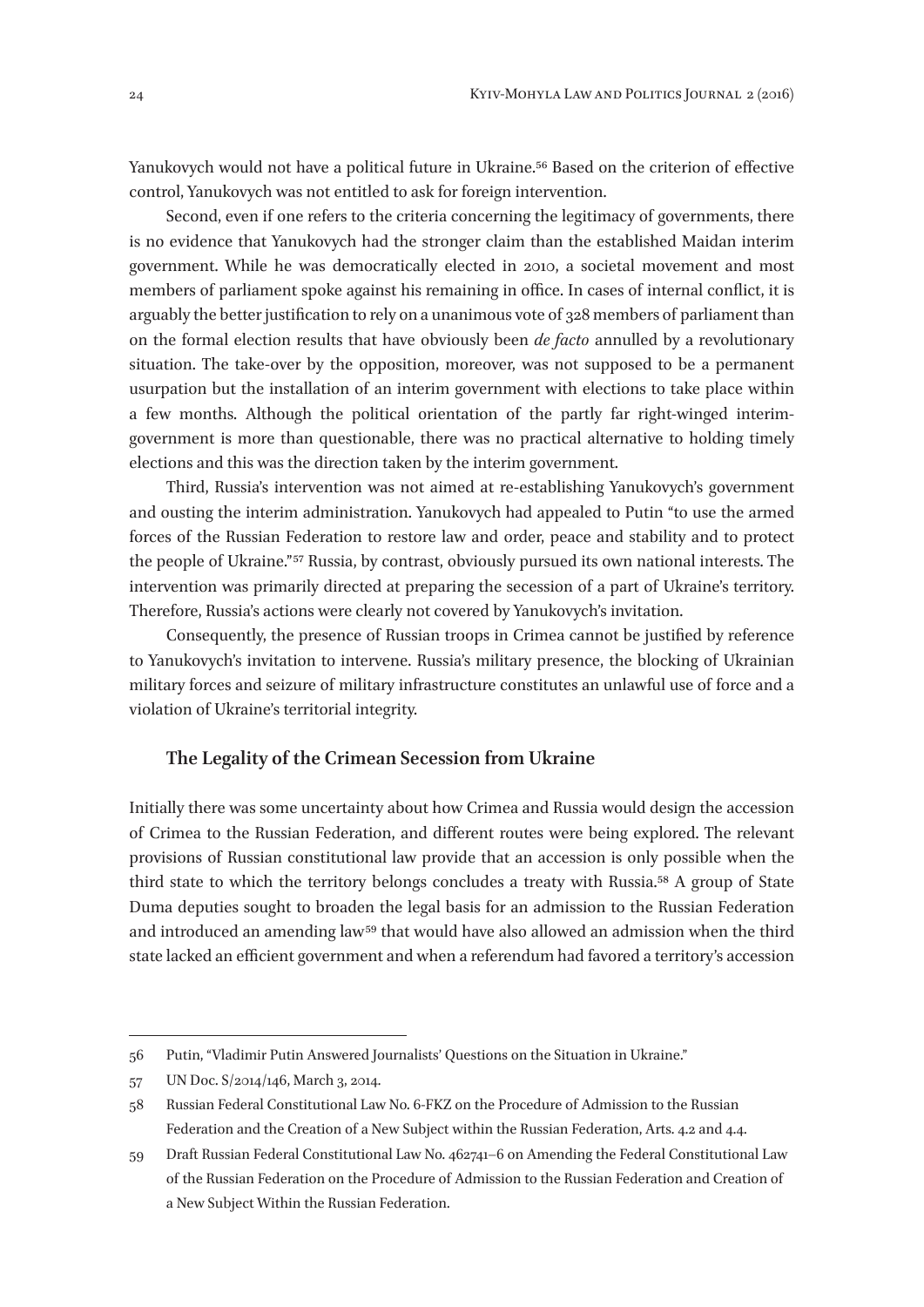to Russia.60 This route was, however, abandoned, and it was decided to design the accession based on a treaty between Russia and Crimea as an independent state. The referendum was used as a basis for declaring Crimea's independence.

#### *Legality of the Referendum*

Organizing and holding the referendum on Crimea's accession to Russia was illegal under Ukrainian constitution.61 Article 2 of the constitution establishes that "Ukraine shall be a unitary state" and states that the "territory of Ukraine within its present border is indivisible and inviolable." Crimea is covered by Chapter X of the constitution, which provides for its autonomous status. Article 134 states that Crimea is an "inseparable constituent part of Ukraine." Its autonomous status provides Crimea with certain authorities, including allowing it to hold referendums.62 These rights, however, are limited to local matters. The constitution makes clear that alterations to the territory of Ukraine require an all-Ukrainian referendum.63

While the referendum violated Ukrainian law, it did not violate international law since it was an internal affair. There are, however, international standards concerning how states must hold referendums.<sup>64</sup> General principles on fair voting are expressed in Article 3 of the First Protocol to the European Convention on Human Rights 65 and in Article 25 of the International Covenant on Civil and Political Rights–treaties to which Ukraine is party. These principles are the freedom, secrecy, equality, and universality of elections. The Venice Commission has developed

- 62 Article 138 (2), Constitution of Ukraine.
- 63 Article 73, Constitution of Ukraine.
- 64 See for an in depth analysis of the Crimean referendum Anne Peters, "Sense and Nonsense of Territorial Referendums in Ukraine, and Why the 16 March Referendum in Crimea Does Not Justify Crimea's Alteration of Territorial Status under International Law," Blog of the European Journal of International Law, April 16, 2014, accessed June 1, 2016, http://www.ejiltalk.org/sense-and-nonsenseof-territorial-referendums-in-ukraine-and-why-the-16-march-referendum-in-crimea-does-not-justifycrimeas-alteration-of-territorial-status-under-international-law/.
- 65 Article 3 of the First Protocol to the European Convention on Human Rights provides: "The High Contracting Parties undertake to hold free elections at reasonable intervals by secret ballot, under conditions which will ensure the free expression of the opinion of the people in the choice of the legislature."

<sup>60</sup> See for a legal analysis of that draft law: Venice Commission, Opinion on "Whether Draft Federal Constitutional Law No. 462741–6 on Amending the Federal Constitutional Law of the Russian Federation on the Procedure of Admission to the Russian Federation and Creation of a New Subject Within the Russian Federation is Compatible with International Law," Opinion No. 763/2014, March 21, 2014, CDL-AD(2014)004.

<sup>61</sup> See Venice Commission, Opinion on "Whether the Decision Taken by the Supreme Council of the Autonomous Republic of Crimea in Ukraine to Organise a Referendum on Becoming a Constituent Territory of the Russian Federation or Restoring Crimea's 1992 Constitution is Compatible with Constitutional Principles," Opinion No. 762/2014, March 21, 2014, Doc. CDL-AD(2014)002.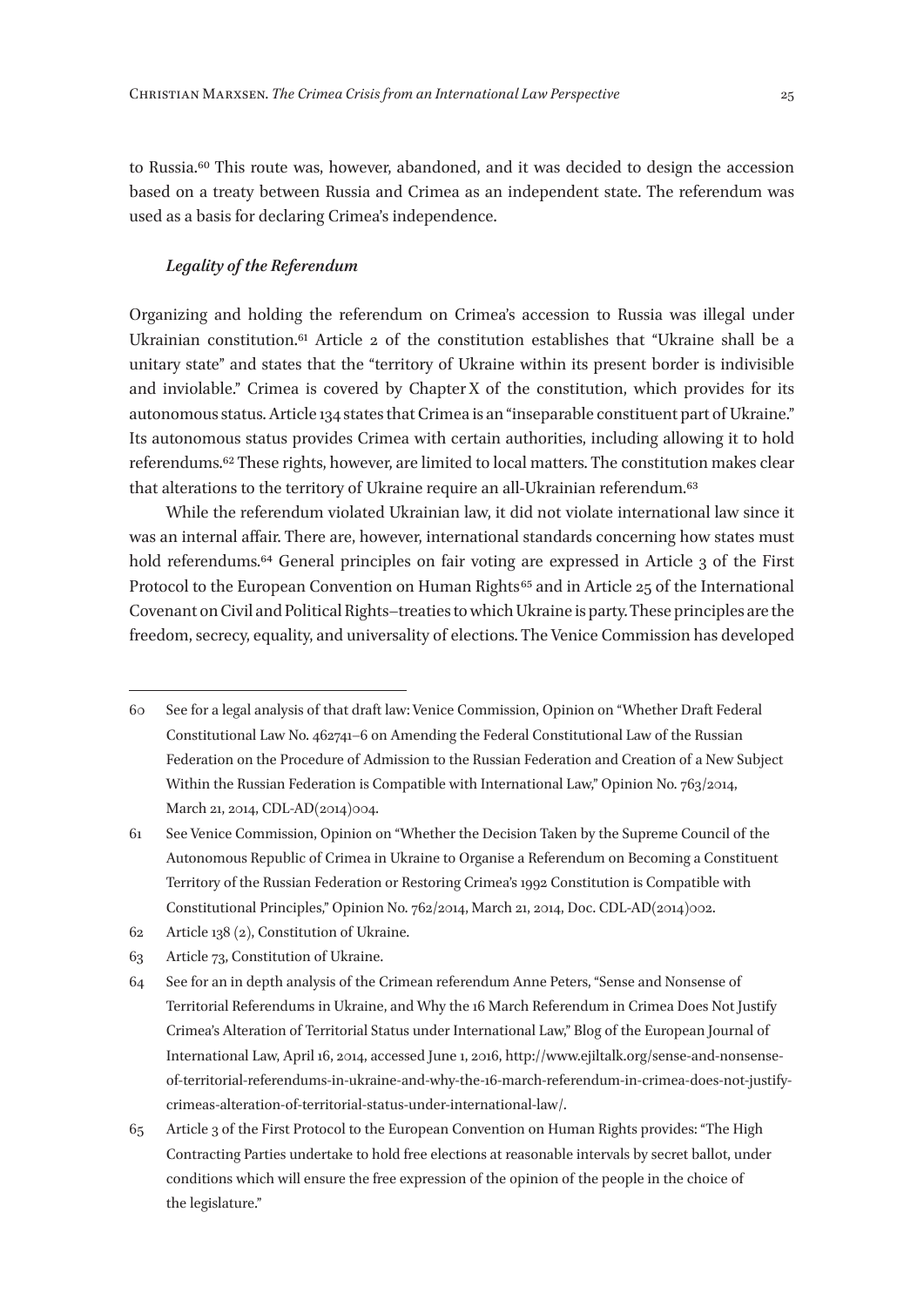a Code of Good Practice on Referendums<sup>66</sup> in which it provides organizational and practical rules built on these principles. Though the Code does not constitute binding international law, it nevertheless expresses international standards which, in part, form hard international law and other standards that reflect widely accepted state practices for conducting referendums.

Based on what has been reported about the Crimean referendum's circumstances, those circumstances are problematic since pro-Russian soldiers controlled Crimea and its public infrastructure. To be free, a referendum requires the absence or at least the restraint of military forces of the opposing parties<sup>67</sup> and the neutrality of public authorities.<sup>68</sup> Both elements do not seem to have been secured in Crimea.69

Another requirement of the freedom of referendum is that the referendum's question must be clear and not misleading. The phrasing must allow for a simple yes or no answer.70 The Crimean referendum ignored this principle as it did not ask a polar question but provided two separate alternatives, and the voters were asked to pick one:

> "1. Are you in favor of the Autonomous Republic of Crimea reuniting with Russia as a constituent part of the Russian Federation?" *or* "2. Are you in favor of restoring the Constitution of the Republic of Crimea of 1992 and of Crimea's status as part of Ukraine?"

To be consistent with the Venice Commission's Code of Good Practice on Referendums, the referendum could only have been held on one of these questions, which would then have been answerable with yes or no. Here, in contrast, voters were forced to choose between two courses of action without having the chance to opt for the status quo in which Crimea formed part of Ukraine under the current Ukrainian constitution. Additionally, the second question is ambiguous because there were two versions of the Crimean constitution in force in 1992. One explicitly stated that Crimea formed a constitutive part of Ukraine and one did not, and hence the definitive meaning of the second question was unclear.<sup>71</sup>

The Code of Good Practice on Referendums also contains general procedural requirements. The Code requires the existence of a referendum law that regulates the procedure of the vote,

<sup>66</sup> Venice Commission, Code of Good Practice on Referendums, CDL-AD(2007)008rev.

<sup>67</sup> See Anne Peters, *Das Gebietsreferendum im Völkerrecht: Seine Bedeutung im Licht der Staatenpraxis nach 1989* (Baden-Baden: Nomos, 1995), 500.

<sup>68</sup> See Venice Commission, Code of Good Practice on Referendums, CDL-AD(2007)008rev., I.2.2 and I.3.

<sup>69</sup> In addition to the presence of armed troops, Crimean authorities have on many occasions taken a heavily biased position towards the referendum. The Chairman of the Supreme Council of the Autonomous Republic of Crimea, Vladimir Konstantinov, for example, declared in an address to journalists that "Crimea will not return to Ukraine" (State Council of the Republic of Crimea, Press Release, Vladimir Konstantinov: "Crimea will not Return to Ukraine," March 11, 2014).

<sup>70</sup> See Venice Commission, Code of Good Practice on Referendums, CDL-AD(2007)008rev., I.3.

<sup>71</sup> Paul Kolstoe, *Russians in the Former Soviet Republics* (Bloomington: Indiana University Press, 1995), 194.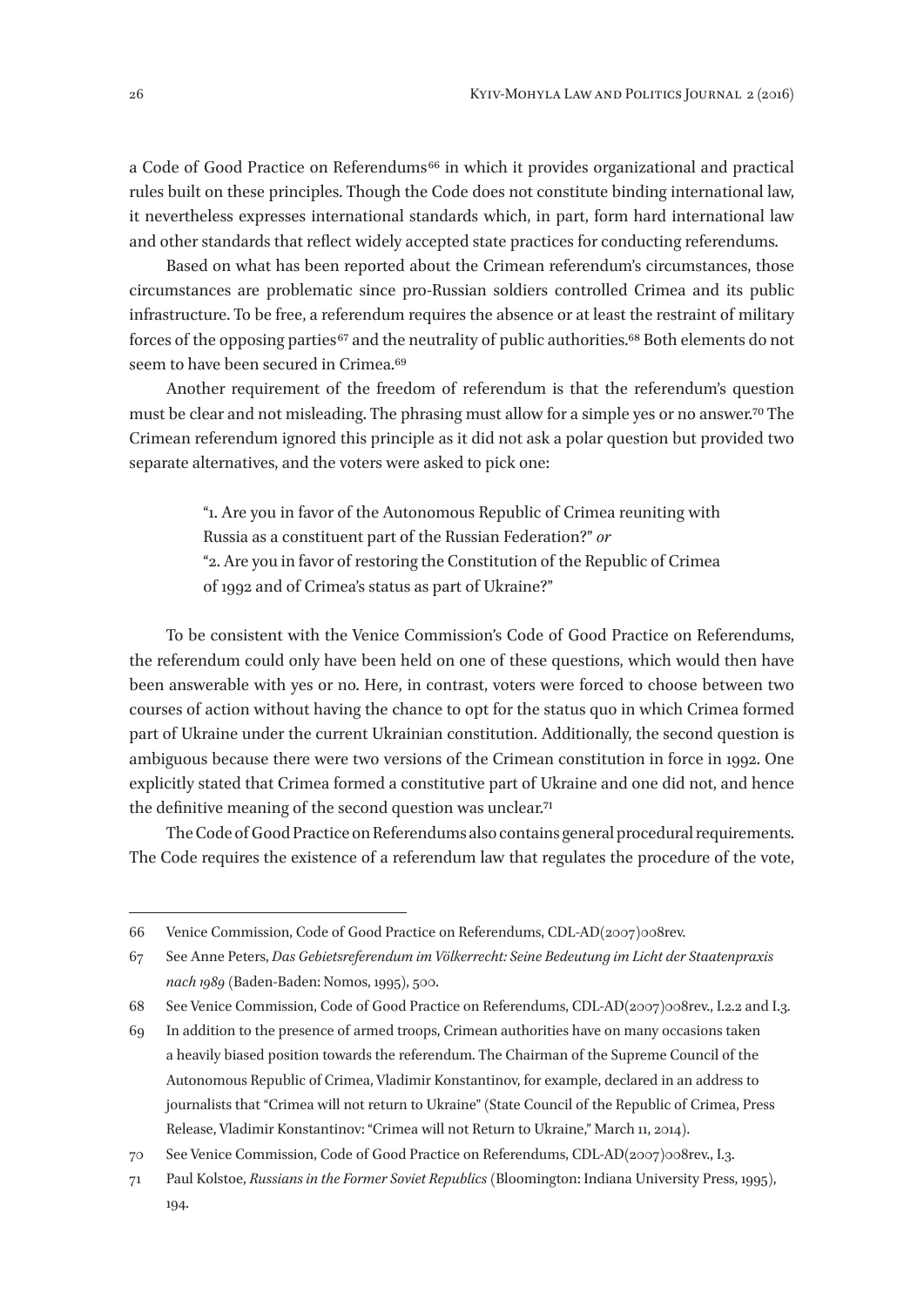and demands the presence of domestic and international observers.72 While international observers of largely unknown affiliation were present, a referendum law did not exist.73

Thus, although holding the referendum did not violate international law, the referendum's modalities did not comply with international standards.

#### *Legality of the Declaration of Independence*

The referendum produced an overwhelming majority in favor of Crimea's accession to Russia.74 One day after the referendum, the Supreme National Council of Crimea declared Crimea's independence and requested other states to recognize its independence. Even before that declaration, the Supreme Council of Crimea proclaimed that a declaration of independence would be taken "with regard to the charter of the United Nations and a whole range of other international documents" as well as with view to the ICJ's advisory opinion on Kosovo's declaration of independence.75 It referred to the latter as authority that such declarations do not violate international law.76

So what does the Kosovo opinion tell us in regard to the legality of Crimea's declaration of independence? First, the Kosovo opinion had a rather narrow scope.77 The ICJ did not address whether and under what circumstances a right to secession might exist nor whether Kosovo had the right to secede. It explicitly excluded the consequences of the declaration and assumed that this was not covered by the General Assembly's question.78 The court limited the scope of its opinion to the question whether the declaration as such violated international law.79

The court held that Kosovo's unilateral declaration did not violate the norms of international law. The underlying rationale is that the principle of territorial integrity only applies in the

<sup>72</sup> The requirement of international referendum observers is an internationally accepted practice and constitutes customary international law. See Peters, *Das Gebietsreferendum im V*ö*lkerrecht*, 501.

<sup>73</sup> Crimean authorities invited the OSCE to send observers. The OSCE refused since the invitation would have to come from the Ukrainian government (See Reuters Press Report, RPT UPDATE1- Crimea invites OSCE observers for referendum on joining Russia, March 10, 2014, accessed June 1, 2016, http://www.reuters.com/article/ukraine-crisis-referendum-osce-idUSL6N0M73AP20140310).

<sup>74</sup> The referendum was held on 16 March 2014. 1,274,096 people participated. 1,233,002 (96.77%) voted in favor of an accession to Russia (See State Council of the Republic of Crimea, Press Release, March 17, 2014).

<sup>75</sup> Quoted in: RT-Press Report, "Crimea Parliament Declares Independence from Ukraine ahead of Referendum," RT, March 11, 2014, accessed June 1, 2016, https://www.rt.com/news/crimeaparliament-independence-ukraine‑086/.

<sup>76</sup> "Crimea Parliament Declares Independence from Ukraine ahead of Referendum."

<sup>77</sup> See the critique against such narrow interpretation of the General Assembly's question as expressed in Judge Simma's concurring opinion: *Declaration of Judge Simma, I.C.J. Reports 2010,* 478 et seq.

<sup>78</sup> *Accordance with International Law of the Unilateral Declaration of Independence in Respect of Kosovo, I.C.J. Reports 2010,* 403, 423–24.

<sup>79</sup> *Accordance with International Law of the Unilateral Declaration of Independence in Respect of Kosovo*, 425–26.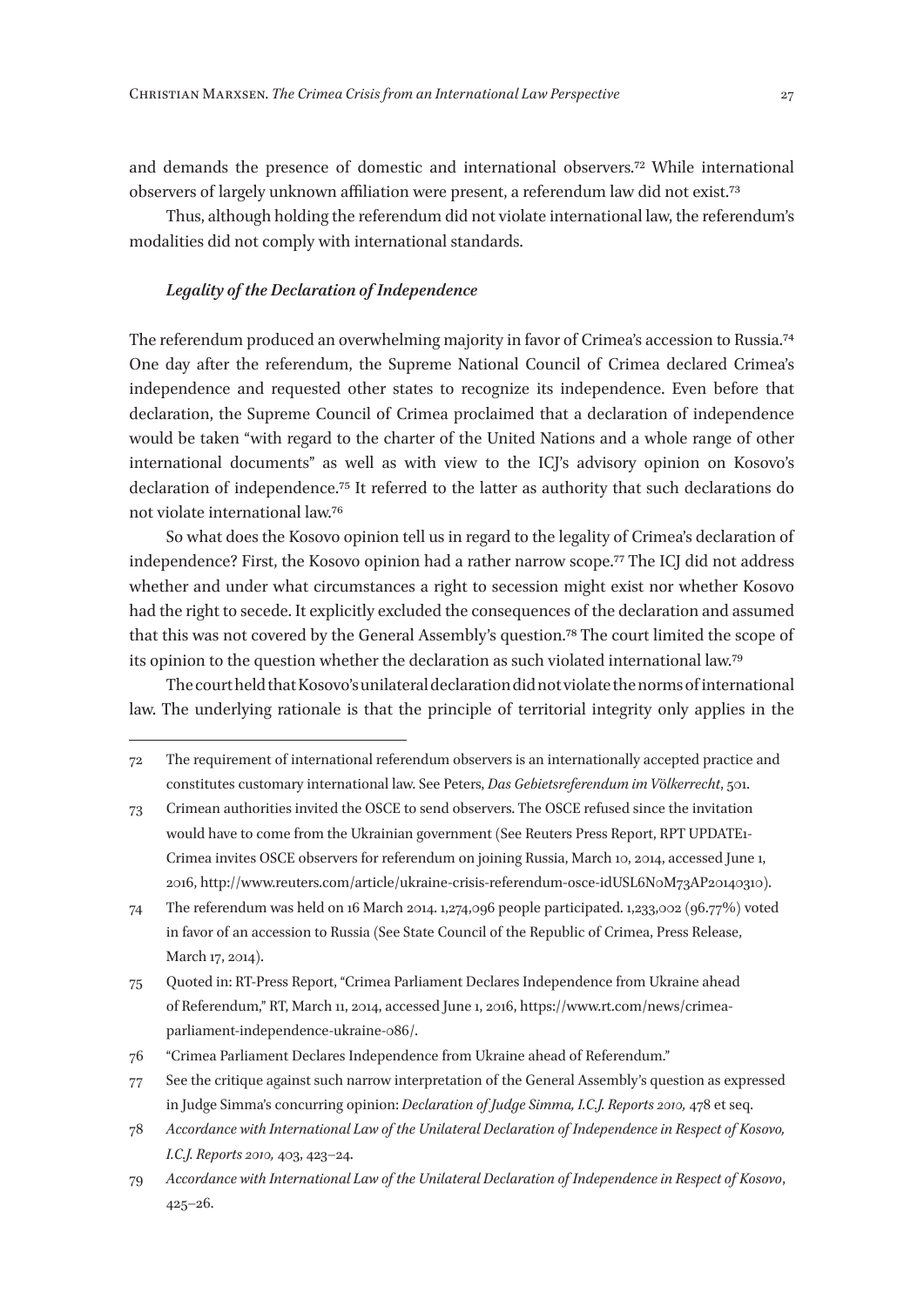relations between states. It does not bind actors that are themselves not sovereign states, such as internal secessionist movements.80 However, the ICJ also acknowledges that there is relevant international practice in which states and the UN Security Council have declared such unilateral declarations of independence as invalid.<sup>81</sup> The ICJ argues that in these cases the invalidity does not follow from the unilateral character as such, but from their close link to serious violations of international law:

> the illegality attached to the declarations of independence thus stemmed not from the unilateral character of these declarations as such, but from the fact that they were, or would have been, connected with the unlawful use of force or other egregious violations of norms of general international law, in particular those of a peremptory character (*ius cogens*).82

We may conclude from this that unilateral declarations of independence may very well violate international law. This is the case when they are connected to "egregious violations of norms of general international law," which includes violations of the prohibition against the use of force. The reasoning is clear: when the independence is only made possible by an outside intervention we *de facto* do not face a mere internal situation in which separatists proclaim their independence. Rather, where the declaration of independence relies on the illegal use of force, it is affected by this illegality and may not be regarded as neutral anymore.

This is exactly what happened in Crimea. The referendum fundamentally relied on the illegal intervention by Russian troops who made sure that the Ukrainian government would be unable to defend its sovereignty against the separatist endeavor. Therefore, the declaration of independence cannot be regarded in isolation but needs to be assessed in context, specifically, its inherent connection to Russia's illegal intervention. Applying the principles of the Kosovo opinion, Crimea's declaration was illegal.

#### *Self-Determination and Secession*

The Crimean government and Russia refer to the right to self-determination of peoples as a foundation for Crimea's secession from Ukraine.83 The right to self-determination is a fundamental principle of international law and is incorporated in Article 1(2) of the UN Charter. The most authoritative interpretation of that principle is in the Friendly Relations Declaration<sup>84</sup> annexed to General Assembly Resolution 2625. This declaration proclaims that

<sup>80</sup> See also: Ralph Wilde, "Kosovo (Advisory Opinion)," *MPEPIL*, May 2011, para. 7.

<sup>81</sup> See UN Security Council, S/Res/217 (1965), para. 3 (Southern Rhodesia); S/Res/541 (1983), para. 2 (Northern Cyprus); S/Res/787 (1992), para. 3 (Bosnia and Herzegovina).

<sup>82</sup> *Accordance with International Law of the Unilateral Declaration of Independence in Respect of Kosovo*, *Advisory Opinion, I.C.J. Reports 2010*, 403, 437.

<sup>83</sup> Putin, "Vladimir Putin Answered Journalists' Questions on the Situation in Ukraine."

<sup>84</sup> "Declaration on Principles of International Law Concerning Friendly Relations and Cooperation among States in Accordance with the Charter of the United Nations," A/RES/25/2625, October 24, 1970.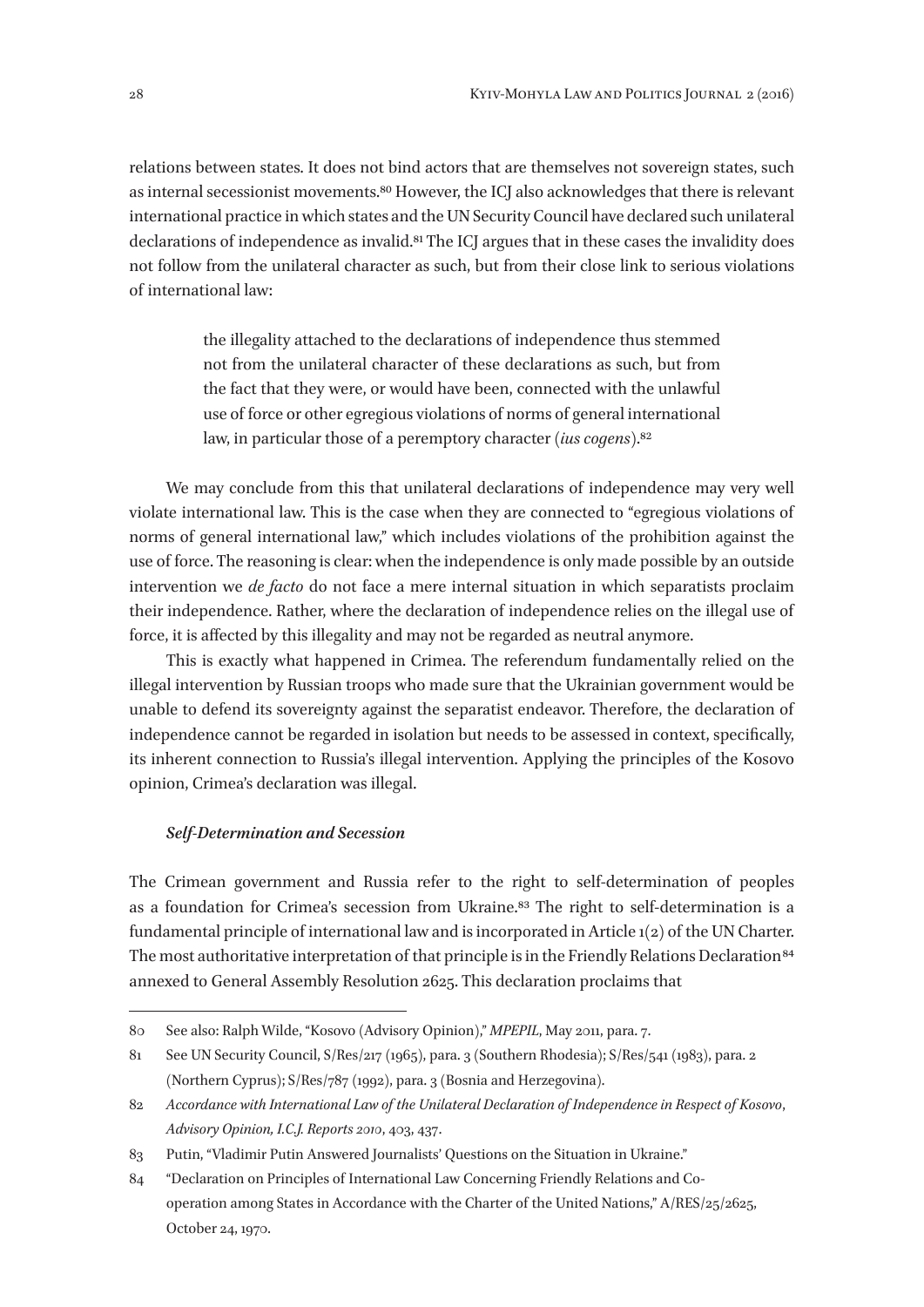all peoples have the right freely to determine, without external interference, their political status and to pursue their economic, social and cultural development, and every State has the duty to respect this right in accordance with the provisions of the Charter.85

Despite this strong formulation of the principle, it is commonly understood that the concept of self-determination may not be used to disaggregate the territory of existing nationstates. This is also clearly expressed in the Friendly Relations Declaration, which states that the principle of self-determination may not be "construed as authorizing or encouraging any action which would dismember or impair, totally or in part, the territorial integrity or political unity of sovereign and independent States" as long as states respect the principle of equal rights and selfdetermination in relation to minority groups.86 So understood, the right to self-determination of "peoples" within an existing state guarantees certain minority rights that may amount to a right to be granted autonomy within that political entity, but it does not allow for complete political separation. Self-determination is therefore in principle limited to the realization of "internal self-determination."

An undisputed exception has only historical relevance: the secession of states that were under colonial rule.87 Whether there are additional circumstances under which the right to selfdetermination can amount to a right to secession is highly contested. According to the concept of "remedial secession," a "people" may resort to external self-determination under extreme circumstances, especially when the state renders an internal self-determination impossible through discriminatory politics.88 Following that understanding, the Supreme Court of Canada has identified two further constellations for external self-determination in its Quebec decision, namely "where a people is subject to alien subjugation, domination or exploitation outside a colonial context" 89 and "when a people is blocked from the meaningful exercise of its right to self-determination internally."<sup>90</sup> In regard to the latter alternative, the court is, however, cautious and leaves it open whether a respective norm of international law is already established.<sup>91</sup>

- 90 See Supreme Court of Canada, para. 134.
- 91 Supreme Court of Canada, para. 154: the court holds that a right to secession exists "possibly where 'a people' is denied any meaningful" internal self-determination.

<sup>85</sup> "Declaration on Principles of International Law."

<sup>86</sup> "Declaration on Principles of International Law."

<sup>87</sup> See e. g.: Antonio Cassese, *Self-Determination — A Legal Reappraisal* (Cambridge: Cambridge University Press, 1995), 332; Supreme Court of Canada, Re Secession of Québec [1998], 2 S.C.R. 217, 222.

<sup>88</sup> Seminal in scholarship: Lee C. Buchheit, *Secession — The Legitimacy of Self-determination* (New Haven: Yale University Press, 1978), 220–23; see also Christian Tomuschat, "Secession and Self-Determination," in *Secession — International Law Perspectives*, ed. Marcelo G. Kohen (Cambridge: Cambridge University Press, 2006), 42; Markku Suksi, "Keeping the Lid on the Secession Kettle — a Review of Legal Interpretations Concerning Claims of Self-Determination by Minority Populations," *International Journal on Minority and Group Rights* 12 (2005): 225; David Raic, *Statehood and the Law of Self-Determination* (Boston: Nijhoff, 2002), 395.

<sup>89</sup> See Supreme Court of Canada, Reference Re Secession of Québec [1998], 2 S.C.R. 217, para. 133.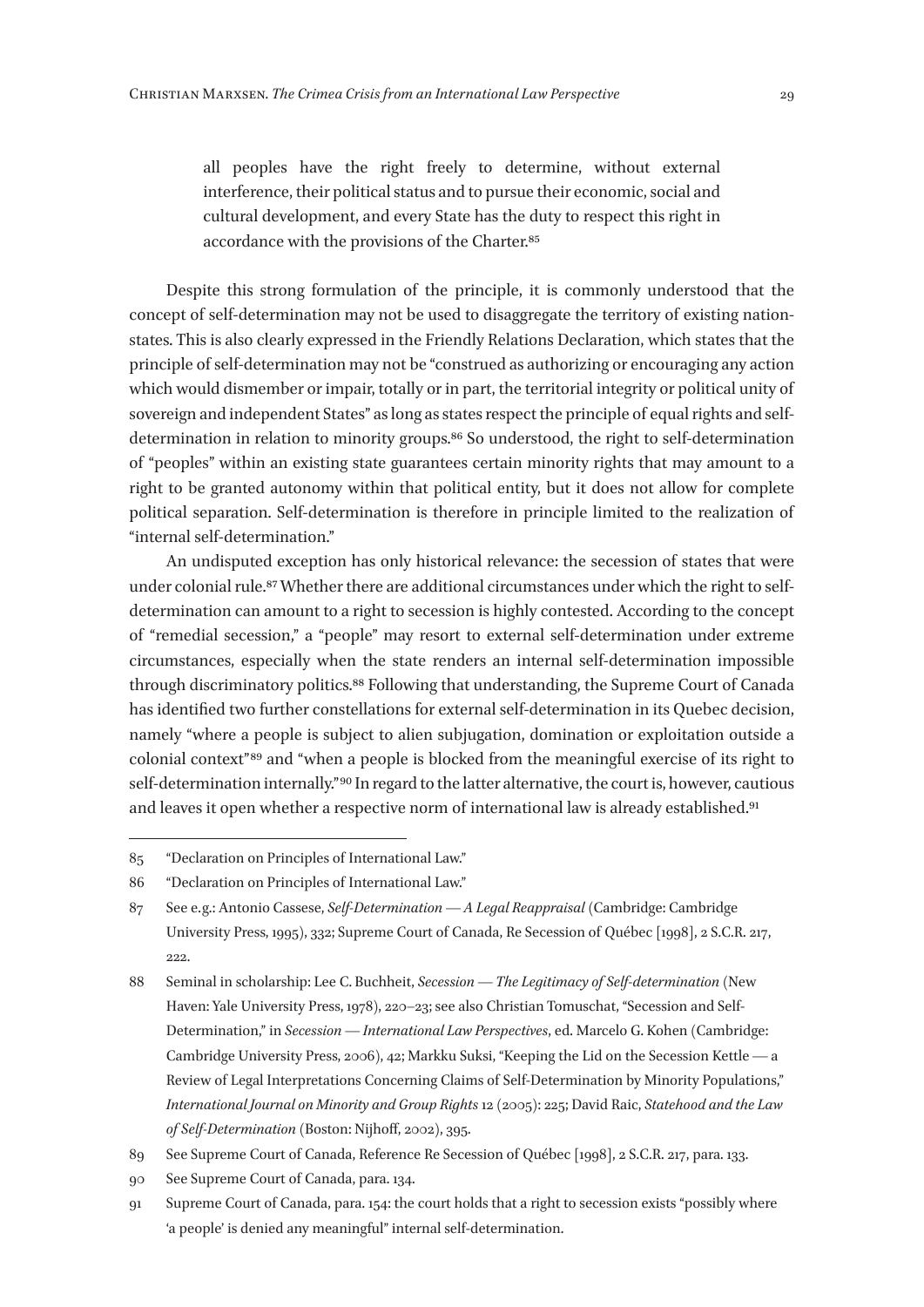Under such reasoning, external self-determination is interpreted as conditional, allowing secession only as an *ultima ratio* where internal self-determination has no chance of realization.92 That right can be activated where a state does not enable a group with the legal status of a people to effectively realize its right to self-determination within the framework of the existing state.93

The whole debate on secession has been fuelled by the (*de facto*) secession of Kosovo from Serbia, which raised the question whether the Kosovo incident can be seen as a precedent for further cases of secession.94 States in support of Kosovo's independence have declared in unison that Kosovo was a special case that does not have any precedential value for other situations.<sup>95</sup> The arguments for this "unique case" perspective focus on the internal conflict in Kosovo at the end of the 1990s, with its severe violations of human rights<sup>96</sup> and the extended period of UN administration that preceded the declaration of independence.97

Russia, though traditionally opposed to a right to secede, nevertheless bases its argument for Crimea's secession on the Kosovo case and tries to establish it as a relevant precedent. Having already done so with respect to Abkhazia and Ossetia,98 it rejects the *sui generis* thesis that Western states claim applies to Kosovo. After the Crimean referendum Putin said in an address to the public:

95 See e. g. Letter dated 26 March 2007 from the Secretary-General addressed to the President of the Security Council, UN Doc. S/2007/168, para. 15; That was also proclaimed within Kosovo's declaration of independence itself which states "that Kosovo is a special case arising from Yugoslavia's non-consensual breakup and is not a precedent for any other situation" (Kosovo Declaration of Independence, February 17, 2008, accessed June 1, 2016, http://www.assembly-kosova. org/?cid=2,128,1635).

96 The Secretary General concluded that because of the history of internal conflict, a reintegration of Kosovo into Serbia was not an option. See Letter dated 26 March 2007 from the Secretary-General addressed to the President of the Security Council, UN Doc. S/2007/168, paras. 6–7.

97 See Council of the European Union, EU Council Conclusions on Kosovo, 2851st External Relations Council meeting, 18 February 2008: "The Council reiterates the EU's adherence to the principles of the UN Charter and the Helsinki Final Act, inter alia the principles of sovereignty and territorial integrity and all UN Security Council resolutions. It underlines its conviction that in view of the conflict of the 1990s and the extended period of international administration under SCR1244, Kosovo constitutes a *sui generis* case which does not call into question these principles and resolutions."

<sup>92</sup> Daniel Thürer and Thomas Burri, "Secession," *MPEPIL*, June 2009, para. 17.

<sup>93</sup> Stefan Oeter, "Selbstbestimmungsrecht im Wandel," *Zeitschrift für ausländisches öffentliches Recht und Völkerrecht/Heidelberg Journal of International Law* 52 (1992): 755 et seq.

<sup>94</sup> See for a discussion of the precedence character of the Kosovo case: Thomas Fleiner, "The Unilateral Secession of Kosovo as a Precedent in International Law," in *From Universalism to Community Interest*, ed. U. Fastenrath et al. (Oxford: Oxford University Press, 2011), 877 et seq.

<sup>98</sup> See Independent International Fact-Finding Mission on the Conflict in Georgia, Report, vol. II, September 2009, 140.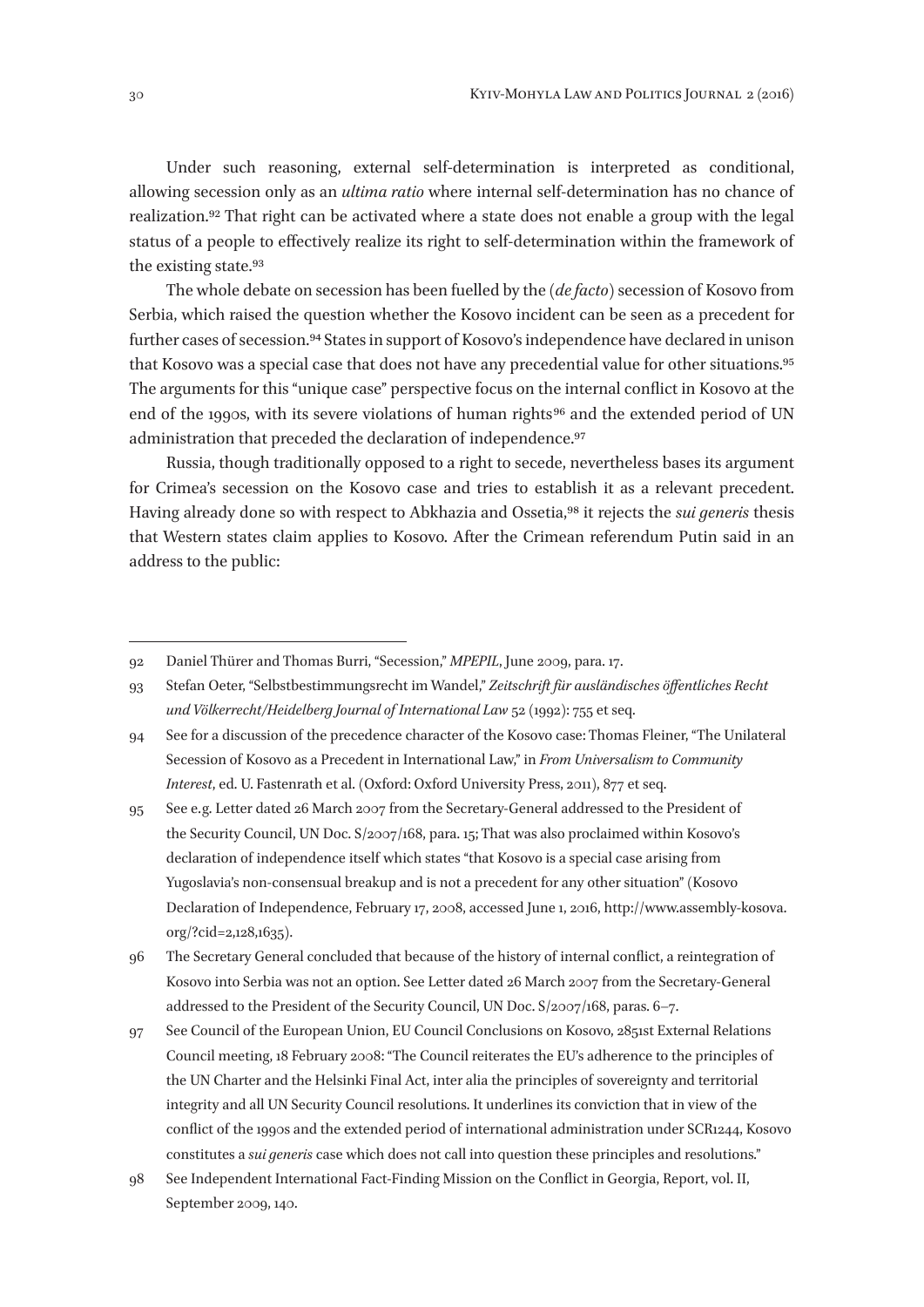We keep hearing from the United States and Western Europe that Kosovo is some special case. What makes it so special in the eyes of our colleagues? It turns out that it is the fact that the conflict in Kosovo resulted in so many human casualties. Is this a legal argument? The ruling of the International Court says nothing about this. This is not even double standards; this is amazing, primitive, blunt cynicism. One should not try so crudely to make everything suit their interests, calling the same thing white today and black tomorrow. According to this logic, we have to make sure every conflict leads to human losses.99

While Putin's statement could be understood as a threat, it is hopelessly under-complex and not correct in legal terms. It is obviously a political statement. Even if we take the most-far reaching suggestions for a right to a remedial secession we would not arrive at such a right in the Crimean case. As contested as these criteria may be, a right to secession would be "ultima ratio" and therefore require that there was no prospect to realize Crimea's right to self-determination within Ukraine's existing political system. This was and is certainly not the case. The Ukrainian political system very much acknowledged the special status of Crimea. One may argue about the political and organizational measures that are necessary to guarantee a sufficient degree of internal self-determination. The fact is, however, that a relatively comprehensive degree of political autonomy had already been realized under the constitution of Ukraine. Crimea had the status of an autonomous republic, and therefore the institutional arrangements for implementing internal self-determination were in place.

While Putin's statement is not sound, it nevertheless can direct our attention to the greater context of the conflict. Firstly, it demonstrates the problematic dimension of extending exemptions to established norms of international law. Norms of international law are strongest and have the utmost prospect of compliance when they are clear and do not leave much leeway for interpretation. A generous attitude towards exemptions to a norm makes it much easier for all parties to argue that a new constellation falls under such an exemption, even if that strains the scope of existing doctrine and practice. As the current case shows, Western states' strategy to extend the concept of self-determination to Kosovo is dangerous since the structure of international law provides no protection against further extensions by other states — to the contrary, it triggers desires in that regard. This strategy undermines the general strength of the norm that self-determination is principally limited to its internal dimension. The "unique case" argument is an attempt to contain the consequences of Western states' practice, though without much practical success. What will be referred to as precedent tomorrow or as evidence of a newly emerging legal rule<sup>100</sup> is not determined by the states that acted yesterday and especially not by

<sup>99</sup> Vladimir Putin, "Address by President of the Russian Federation," President's web-site, March 18, 2014, accessed June 1, 2016, http://en.kremlin.ru/events/president/news/20603.

<sup>100</sup> Interestingly, Christian Tomuschat interpreted the fact that Kosovo was under international administration already in 2006, i.e. before Kosovo's declaration of independence, "as coming within the purview of remedial secession" (Tomuschat, "Secession and Self-Determination," 42). It is evident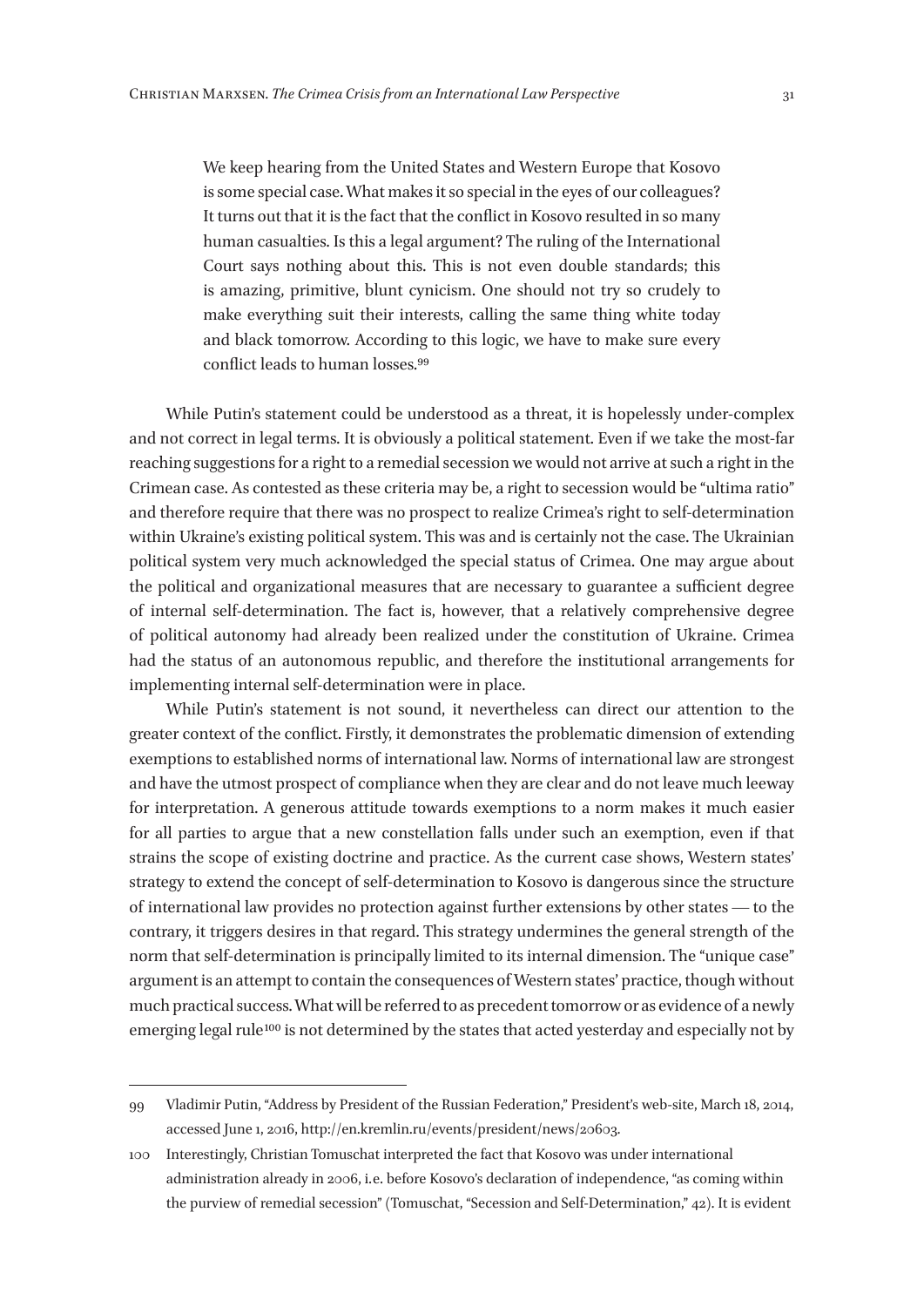the meaning that those states attribute to their actions.101 The claim for uniqueness is a weak strategy for containment since a comparison between two situations is always possible and the result of a comparison depends on the criteria one choses to acknowledge as relevant — and these can hardly be controlled by political declarations.102 When recognizing Kosovo, Western states pushed the limits of the concept of self-determination, and it is not surprising that other states do the same when it suits their interests.

The second issue raised is what Putin calls the "blunt, primitive cynicism" of Western states — the allegation to use double standards when evaluating Russia on the one hand, Western states' actions on the other. Despite Putin's polemical attitude, there is an element of truth to it.103 Western states have sought to create an exemption to an accepted norm of international law when it seemed opportune for them and when it contradicted Russian interests in Yugoslavia generally and in Kosovo particularly. Western states have openly and strongly used the creation of an exemption to rules of international law as an instrument that was at least also beneficial for their political interests.104 Russia now is denied the same right though the Crimean population's demand to accede to Russia — as a matter of politics, not law — is not unjustified, given the apparent majority opinion there.105

As has been shown above, there is certainly no right to secession in favor of Crimea. The fact, however, that Russia can invoke prior legal practice that apparently supports its claims   at least within the sketchy and instrumental language of public addresses and press releases   is partly attributable to prior politics of Western states. By further blurring the concept of selfdetermination Western states bear their share of responsibility for the fact that Russia can make at least a political argument for a right to self-determination of Crimea under international law, even if that argument does not hold up under a thorough legal analysis. In terms of politics, Russia, as a powerful state, does not need the best legal argument. Instead, an argument that allows Russian authorities to make a case, to present arguments for the legality by further expanding the right to self-determination, is already good enough for Putin to save his face while acting as a regional hegemonic power.

that this is even more true in view of the broad recognition of Kosovo as an independent state (as of April 2014, 108 UN member states have recognized Kosovo, see: http://www.kosovothanksyou.com/).

<sup>101</sup> Although, of course, such declarations are not irrelevant. When determining the norms of customary international law such declarations are relevant for determining the *opinio juris* of states.

<sup>102</sup> See Fleiner, "The Unilateral Secession of Kosovo as a Precedent in International Law," 882 et seq.

<sup>103</sup> See my further exploration of this issue in: Christian Marxsen, "International Law in Crisis — Russia's Struggle for Recognition," *German Yearbook of International Law*: 58 (2015): 11–48.

<sup>104</sup> Humanitarian concerns have been invoked as the central justification for the Kosovo intervention, especially in view of the failure to prevent the genocide in Rwanda. These concerns, however, do not explain the hastily recognition of Kosovo after its declaration of independence.

<sup>105</sup> The result of the referendum should surely not be taken as a solid basis for the evaluation of the majority opinion because the threat by present pro-Russian troops and the boycott of the referendum by parts of the population certainly have influenced the results. From the known facts, however, it is very likely that also a procedurally correct referendum would have led to a result in favor of an accession to Russia.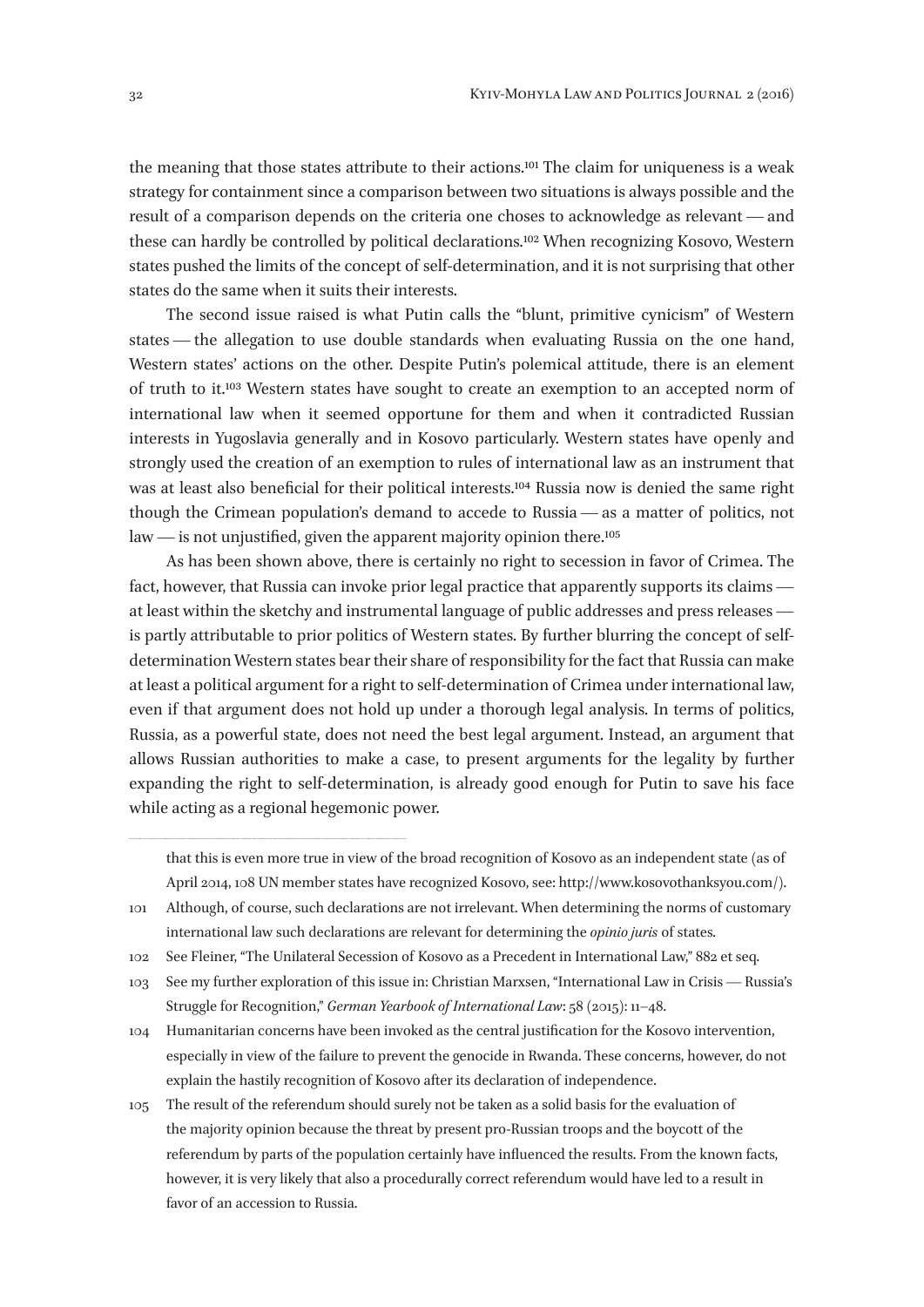### **Conclusion: The Legal Situation after Crimea's Accession to Russia**

*Which norms of international law has Russia violated during the Crimea Crisis?* Russia used military force to take control of the Crimean Peninsula and to prevent Ukrainian troops from intervening in the process of secession. In doing so, Russia has violated Ukraine's territorial integrity, and this violation is perpetuated by the integration of Crimea into Russia's territory. A justification for Russia's acts is missing: international law did not allow Russia to intervene to rescue Russian citizens and it did not allow Russia to intervene in Crimea upon Yanukovych's invitation. Crimea also did not become an independent state with the capacity to invite Russian troops after the referendum and could not therefore adopt an internationally binding treaty on for its accession to Russia.

*What is, consequently, the current status of Crimea under international law?* Crimea has at no point become an independent state: it could not secede from Ukraine since the narrow legal requirements for a right to secession were not fulfilled. Thus, from the perspective of international law, Crimea still belongs to Ukraine, whatever the *de facto* situation may look like. Because Crimea has not become a state, it could not enter into any treaty with Russia. Thus, its accession to the Russian Federation is without legal effect under international law. This view has also been supported by most states and in various international forums. General Assembly Resolution 68/262 has called upon states not to recognize any alteration to the status of the Autonomous Republic of Crimea and the city of Sevastopol and refers to the concept of obligatory non-recognition.106 The Parliamentary Assembly of the Council of Europe rejected recognizing "the results of the illegal so-called referendum and subsequent annexation of Crimea into the Russian Federation" as "a grave violation of international law." 107 The Parliamentary Assembly of the OSCE called "on participating States to refrain from any action or dealing that might be interpreted as recognizing the unlawful annexation of the Autonomous Republic of Crimea and the city of Sevastopol." 108

All international law can do in view of its flagrant violation is to oblige states not to recognize the illegal changes. The doctrine of obligatory non-recognition provides that states "are under an obligation not to recognize, through individual or collective acts, the purported statehood of an effective territorial entity created in violation of one or more fundamental norms of international law." 109 This rationale underlies the Stimson Doctrine that was used as a justification for states not to recognize the annexation of the Baltic states by the Soviet Union.<sup>110</sup> This rationale is also expressed in the International Law Commission's Article 41 of the Draft

<sup>106</sup> UN General Assembly Resolution A/68/262, March 27, 2014.

<sup>107</sup> Council of Europe, Parliamentary Assembly, Resolution 1990 (2014), April 10, 2014.

<sup>108</sup> OSCE Parliamentary Assembly, Resolution on the continuation of clear, gross and uncorrected violations of OSCE commitments and international norms by the Russian Federation, 24th annual session, July 5–9, 2015, para. 22.

<sup>109</sup> Raic, *Statehood and the Law of Self-Determination*, 107.

<sup>110</sup> See Peter Van Elsuwege, "Baltic States," *MPEPIL*, March 2009, para. 20.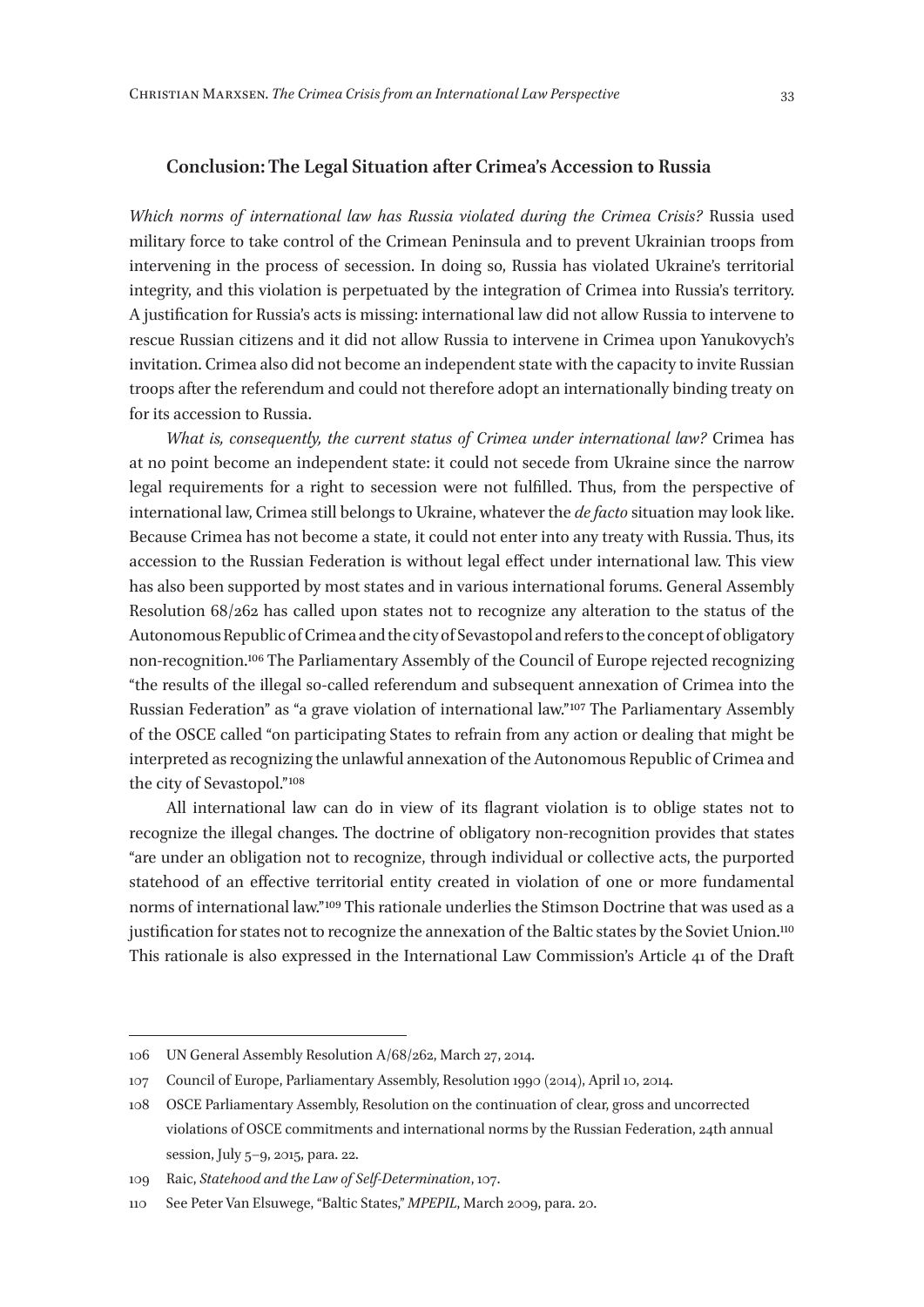Articles on State Responsibility.<sup>111</sup> The obligation is a norm of customary international law<sup>112</sup> and aims at preventing a violation of international law from being validated by recognition.113 It contains a "minimum resistance" and "a continuous challenge to a legal wrong." 114 The obligation arises where a territorial entity has been created in violation of an *erga omnes* norm, especially by violating the prohibition of the use of force, by violating the right to self-determination, or by violating the prohibition of systematic racial discrimination.115 The process in which Crimea was integrated into the Russian Federation relied on the use of force by Russian troops and therefore gives rise to an obligation not to recognize Crimea's accession to Russia. While this might be the law, the facts speak a different language. A reintegration of Crimea into Ukraine is distant from the political agenda of governments. They would be happy enough if the conflicts in Eastern Ukraine could be settled. It seems that the minimum resistance of non-recognition might determine the relations between Russia and almost the rest of the world for a long time.

#### **Bibliography**

- Bowett, D. W.*Self-Defence in International Law*. Manchester: Manchester University Press, 1958.
- Buchheit, Lee C. *Secession — The Legitimacy of Self-determination*. New Haven: Yale University Press, 1978.
- Cassese, Antonio. *Self-Determination — A Legal Reappraisal*. Cambridge: Cambridge University Press, 1995.
- Corten, Olivier. *The Law Against War — The Prohibition on the Use of Force in Contemporary International Law*. Oxford: Hart, 2010.
- Eichensehr, Kristen E. "Defending Nationals Abroad: Assessing the Lawfulness of Forcible Hostage Rescues." *Virginia Journal of International Law* 48 (2008): 451–84.
- Fleiner, Thomas. "The Unilateral Secession of Kosovo as a Precedent in International Law." In *From Universalism to Community Interest*, edited by Ulrich Fastenrath, et al., 877–94. Oxford: Oxford University Press, 2011.
- Gestri, Marco. "ECOWAS Operations in Liberia and Sierra Leone: Amnesty for Past Unlawful Acts or Progress Toward Future Rules?" In *Redefining Sovereignty*, edited by Michael Bothe, et al., 211–50. Ardsley: Nijhoff, 2005.
- Greenwood, Christopher. "Self-Defence." *MPEPIL*, April 2001.

2. No State shall recognize as lawful a situation created by a serious breach within the meaning of article 40, nor render aid or assistance in maintaining that situation. […]"

114 Hersch Lauterpacht, *Recognition in International Law* (Cambridge: Cambridge University Press, 1948), 431.

<sup>111</sup> Draft Articles on Responsibility of States for Internationally Wrongful Acts, 2001, Article 41: "1. States shall cooperate to bring to an end through lawful means any serious breach within the meaning of article 40.

<sup>112</sup> Raic, *Statehood and the Law of Self-Determination*, 150.

<sup>113</sup> Raic, *Statehood and the Law of Self-Determination*, 141.

<sup>115</sup> Raic, *Statehood and the Law of Self-Determination*, 111, 141–42.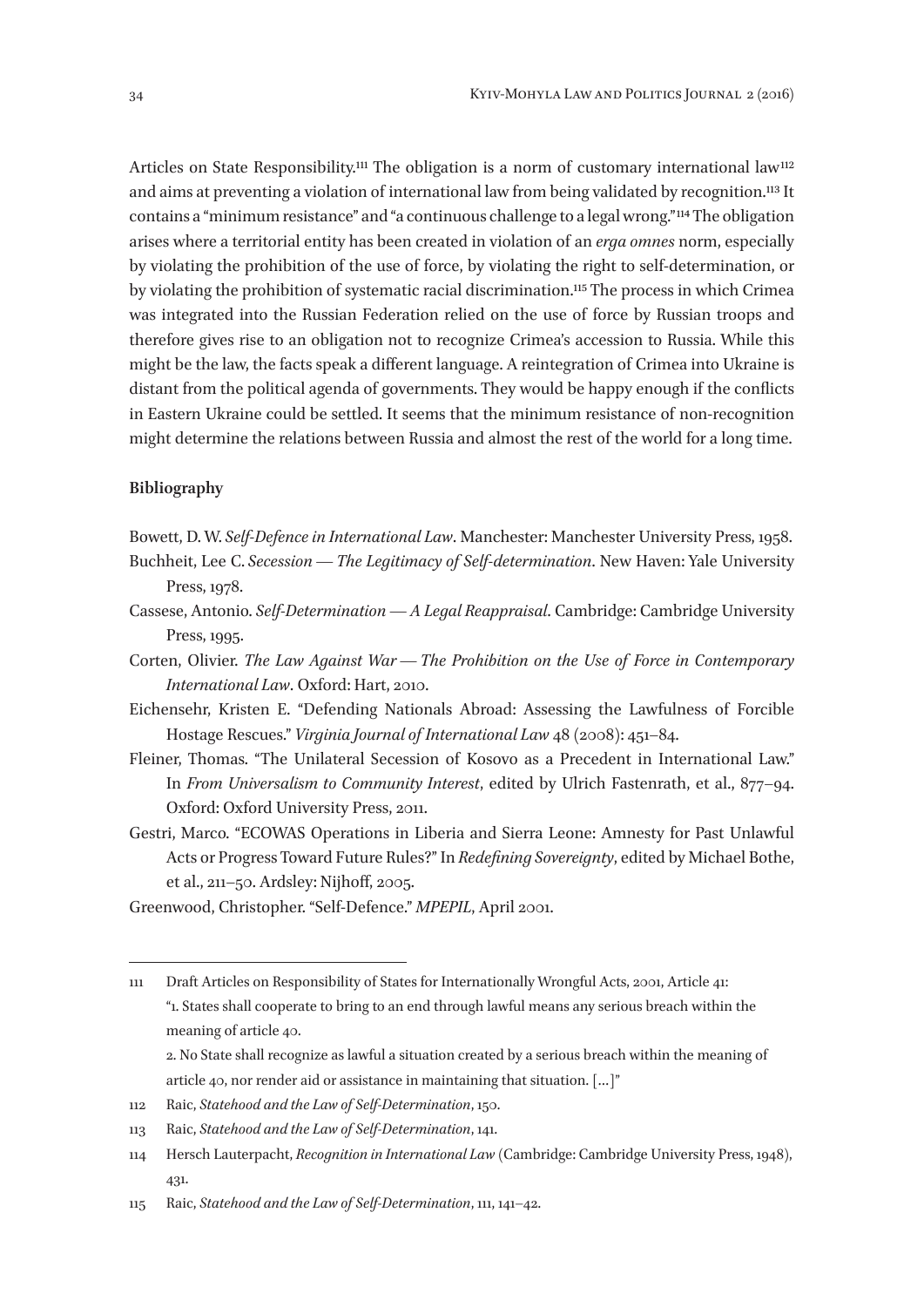- Independent International Fact-Finding Mission on the Conflict in Georgia, "Report." Vol. II, September 2009.
- Kolstoe, Paul. *Russians in the Former Soviet Republics*. Bloomington: Indiana University Press, 1995.
- Kryukov, Nikolai Alexandrovich. "Evolution of Russian-Ukrainian Relations: The Legal Status of the Black Sea Fleet." *Military Thought* 15 (2006): 120–32.
- Lauterpacht, Hersch. *Recognition in International Law*. Cambridge: Cambridge University Press, 1948.
- Marxsen, Christian. "International Law in Crisis — Russia's Struggle for Recognition." *German Yearbook of International Law* 58 (2015): 11–48.
- Nolte, Georg. "Intervention by Invitation." *MPEPIL*, 2010.
- Nowrot, Karsten, and Emily W. Schabacker. "The Use of Force to Restore Democracy: International Legal Implications of the ECOWAS Intervention in Sierra Leone." *American University International Law Review* 14 (1998): 321–412.
- Oeter, Stefan. "Selbstbestimmungsrecht im Wandel." *Zeitschrift für ausländisches öffentliches Recht und Völkerrecht/Heidelberg Journal of International Law* 52 (1992): 741–80.
- Osakwe, Chris. "States (International Law)." In *Encyclopedia of Soviet Law*, 2nd ed., edited by Ferdinand J. M. Feldbrugge. Dordrecht: Nijhoff, 1985.
- Peters, Anne. *Das Gebietsreferendum im Völkerrecht: Seine Bedeutung im Licht der Staatenpraxis nach 1989*. Baden-Baden: Nomos, 1995.
- Peters, Anne. "Sense and Nonsense of Territorial Referendums in Ukraine, and Why the 16 March Referendum in Crimea Does Not Justify Crimea's Alteration of Territorial Status under International Law." April 16, 2014. Accessed June 1, 2016. http://www.ejiltalk.org/sense-andnonsense-of-territorial-referendums-in-ukraine-and-why-the-16-march-referendum-incrimea-does-not-justify-crimeas-alteration-of-territorial-status-under-international-law/. Raic, David. *Statehood and the Law of Self-Determination*. Boston: Nijhoff, 2002.
- Randelzhofer, Albrecht, and Georg Nolte. "Article 51." In *The Charter of the United Nations*, vol. II, 3rd ed., ed. Bruno Simma et al. Oxford: Oxford University Press, 2012.
- Randelzhofer, Albrecht, and Oliver Dörr. "Article 2 (4)." In *The Charter of the United Nations*, vol. I, 3rd ed., ed. Bruno Simma et al. Oxford: Oxford University Press, 2012.
- Suksi, Markku. "Keeping the Lid on the Secession Kettle — a Review of Legal Interpretations Concerning Claims of Self-Determination by Minority Populations." *International Journal on Minority and Group Rights* 12 (2005): 189–226.
- Tanca, Antonio. *Foreign Armed Intervention in Internal Conflict*. Dordrecht: Nijhoff, 1993.
- Thürer, Daniel, and Thomas Burri. "Secession." *MPEPIL*, June 2009.
- Tomuschat, Christian. "Secession and Self-Determination." In *Secession — International Law Perspectives*, edited by Marcelo G. Kohen, 23–45. Cambridge: Cambridge University Press, 2006.
- Wilde, Ralph. "Kosovo (Advisory Opinion)." *MPEPIL*, May 2011.
- Wippmann, David. "Military Intervention, Regional Organizations and Host-State Consent." *Duke Journal of Comparative & International Law* 7 (1996–1997): 209–39.
- Zimmermann, Andreas. "State Succession in Treaties." *MPEPIL*, November 2006.